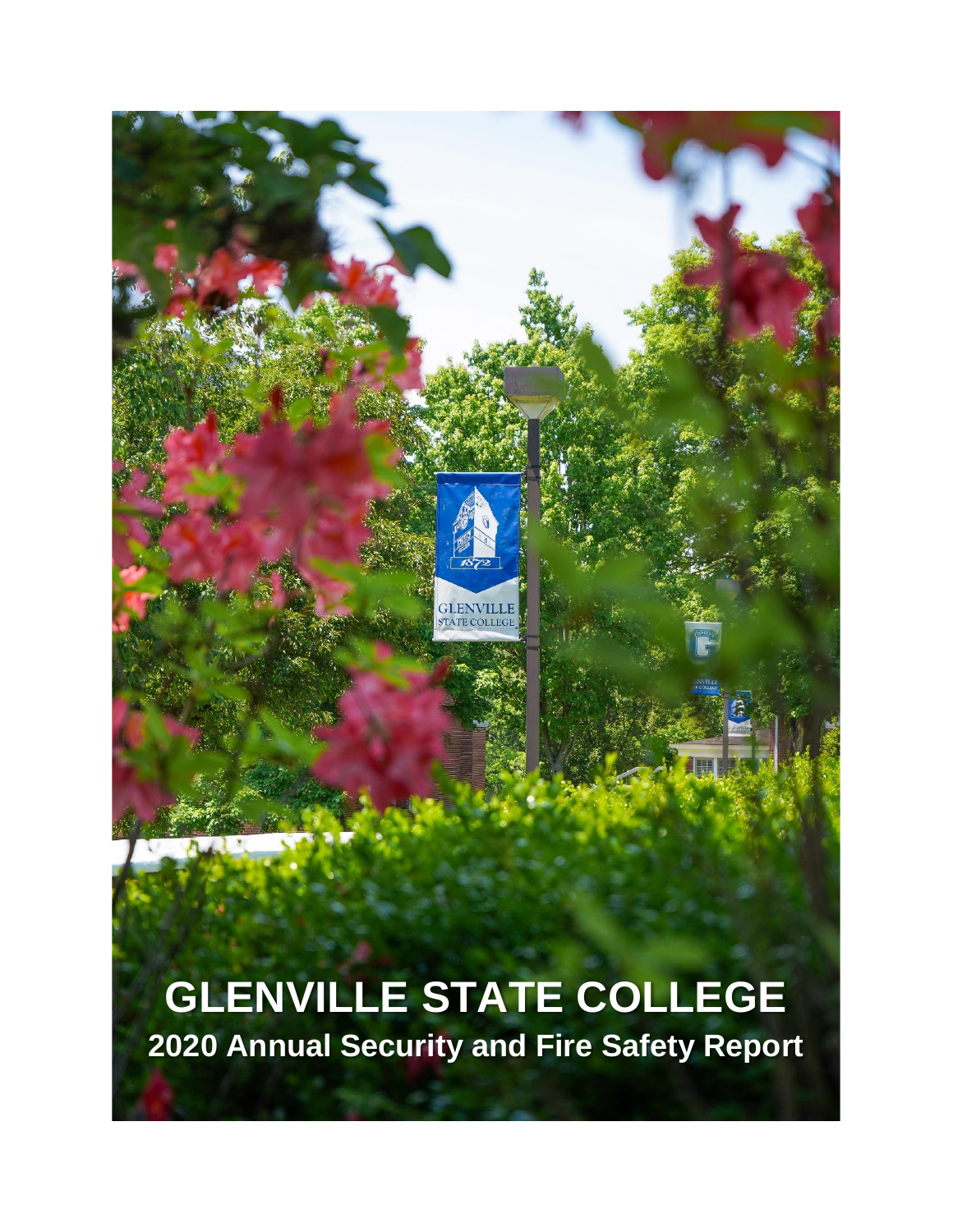# **Contents**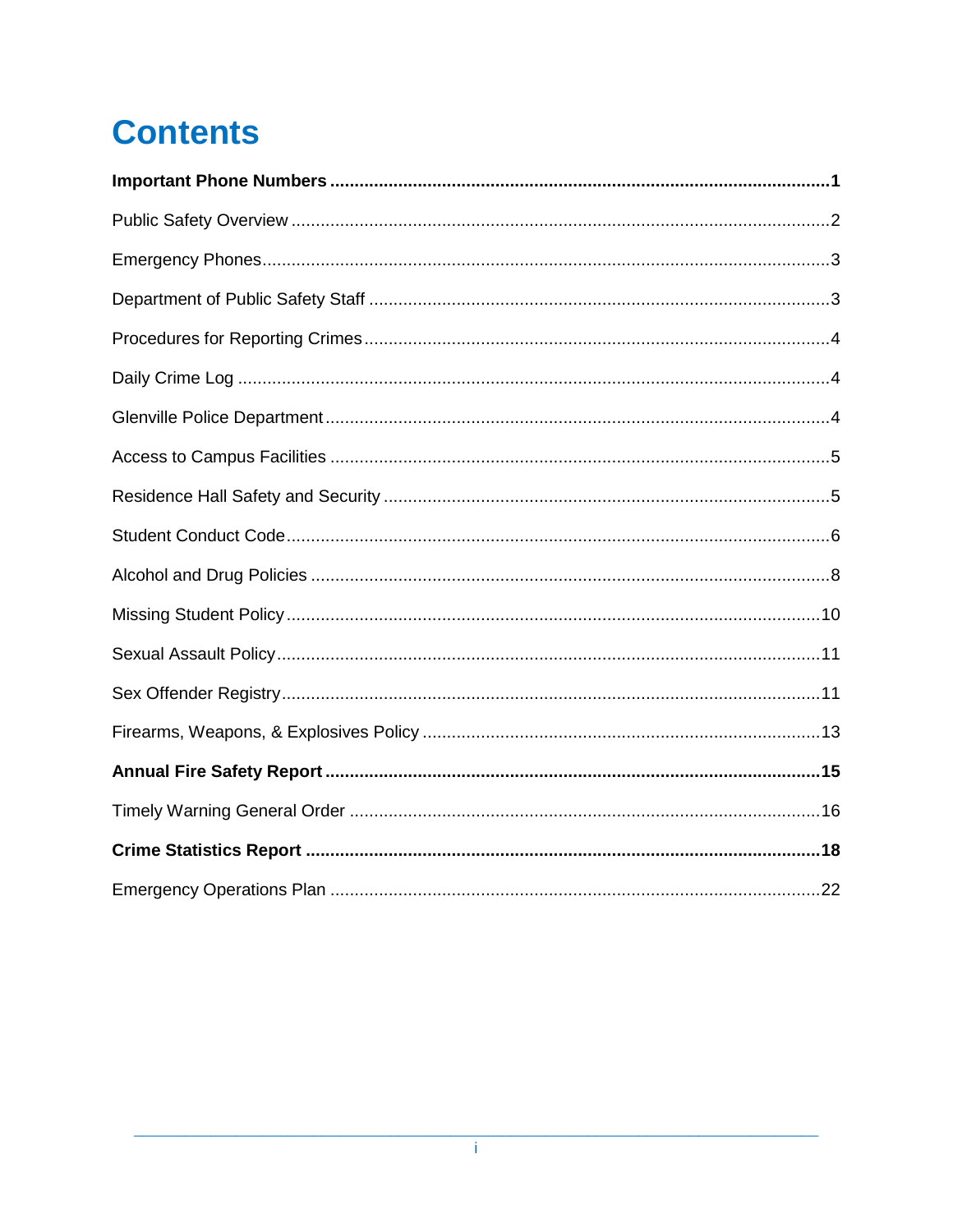## **Important Phone Numbers**

| <b>Important Numbers</b>                |                |  |  |
|-----------------------------------------|----------------|--|--|
| <b>Campus Police EMERGENCY Line</b>     | 911            |  |  |
| <b>Campus Police NON-EMERGENCY Line</b> | (304) 904-2041 |  |  |
| Police / Fire / Rescue                  | 911            |  |  |
| Threat Assessment Team                  | (304) 462-6451 |  |  |
| <b>Student Security Escort Services</b> | (304) 904-2041 |  |  |
| <b>Student Counseling</b>               | (304) 462-6432 |  |  |
| <b>Information Technology Services</b>  | (304) 462-6140 |  |  |
|                                         |                |  |  |
| <b>Other Departments</b>                |                |  |  |
| <b>Disability Services</b>              | (304) 462-6059 |  |  |
| <b>Campus Nurse</b>                     | (304) 462-6430 |  |  |

Housing (304) 462-6413

Multicultural Affairs (304) 462-6158

Student Employment / Work Study (304) 462-6194

Student Support Services (304) 462-6150

| Tutoring                                                                       | (304) 462-6053 |
|--------------------------------------------------------------------------------|----------------|
| <b>Hospitals</b>                                                               |                |
| Stonewall Jackson Memorial Hospital<br>230 Hospital PI, Weston, WV 26452       | (304) 269-8128 |
| <b>Braxton County Memorial Hospital</b><br>100 Hoylman Dr, Gassaway, WV 26624  | (304) 364-5156 |
| Minnie Hamilton Health System<br>921 Mineral Rd. Suite 101 Glenville, WV 26351 | (304) 462-7322 |

*[Click here to view the Student Handbook](https://www.glenville.edu/sites/default/files/2021-04/student-handbook.pdf)*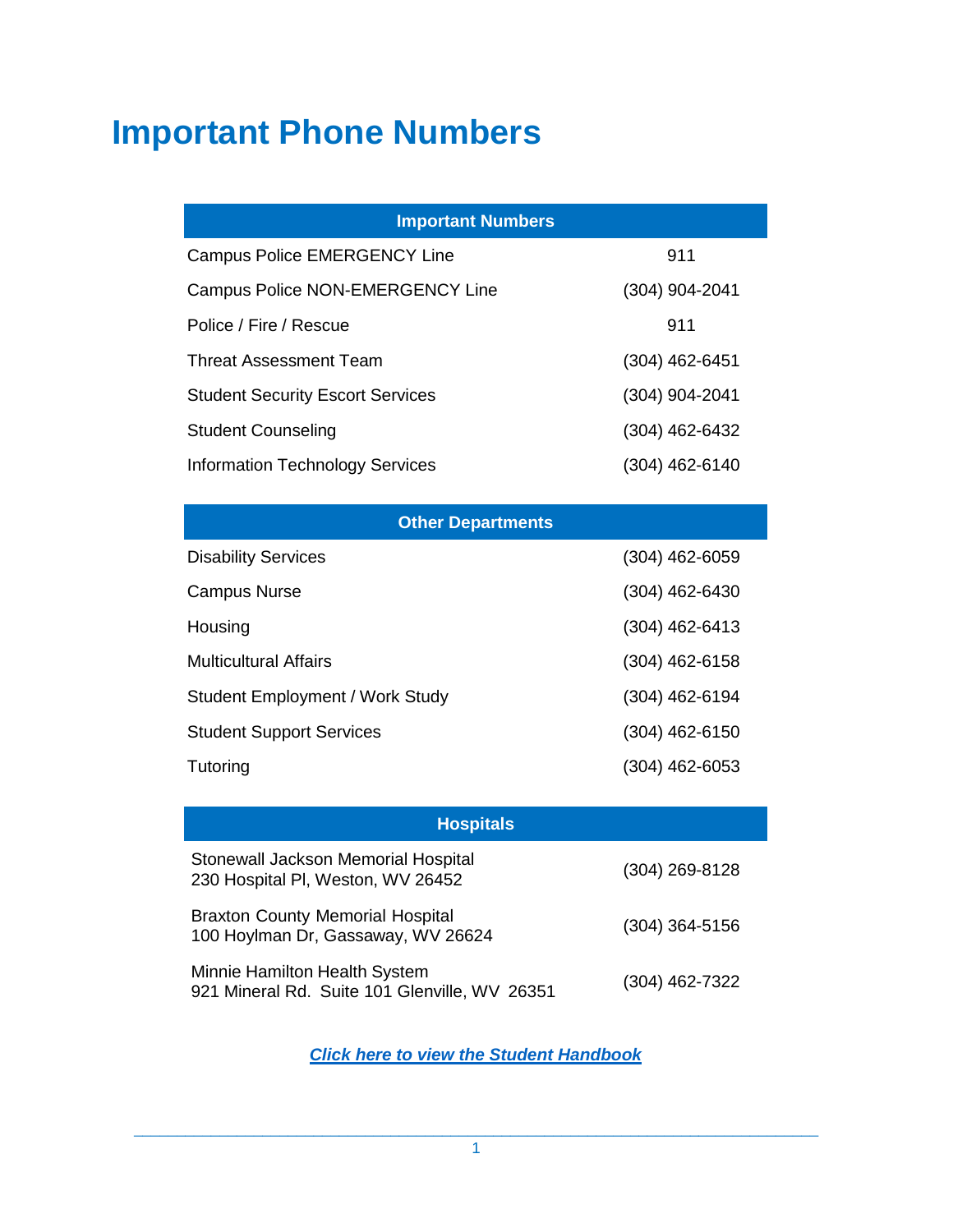## **Overview of Police / Security Department**

Public safety covers the following areas of responsibility: Law Enforcement, Safety and Security of Campus Community Members, Building Security, and Parking.

Public Safety provides law enforcement and security services. The department is staffed with six full time officers. There are two sworn certified police officers who have attended the West Virginia State Police Academy and maintain their certification by attending annual in-service training. Public Safety also employs four full time security guards to patrol the campus. Part time security personnel are also utilized during extracurricular activities or emergencies.

The campus of Glenville State College is within the city limits of Glenville and Public Safety has a very good working relationship with the City Police Department, the Sheriff's Department, and the State Police.

Public Safety provide the campus community with many different services. These services include, unlocking and jump-starting vehicles, security escorts, traffic enforcement, locking and unlocking of the buildings, and a continuous security presence on campus.

The department provides students with the opportunity for internships. The office generally staffs 1 to 4 students who can serve as cadet security officers or office workers. These students do not have to be Criminal Justice majors, but, are required work up to 20 hours a week. The students are used to help patrol campus and assist in parking details.

The department's main goal is to promote a safe, secure, and orderly learning environment for students, employees, and visitors.

The Department of Public Safety was created to maintain law and order on the campus of Glenville State College by working to prevent crime and apprehending violators when crimes do occur. The department serves a diverse population of students, faculty, and staff with an emphasis on the philosophy of community-oriented policing. In addition to Law Enforcement and Parking Control, the department is also responsible for Emergency Management preparedness efforts and is tasked with the Institutions' Emergency Operations Plan that would be activated should a natural or man-made incident strike the campus. Coordination of the institutions' Clery program is also provided by the Department of Public Safety.

All of the employees of the Department of Public Safety are professional and highly motivated individuals dedicated to promoting a safe, secure, and orderly learning environment for our students, employees, and visitors.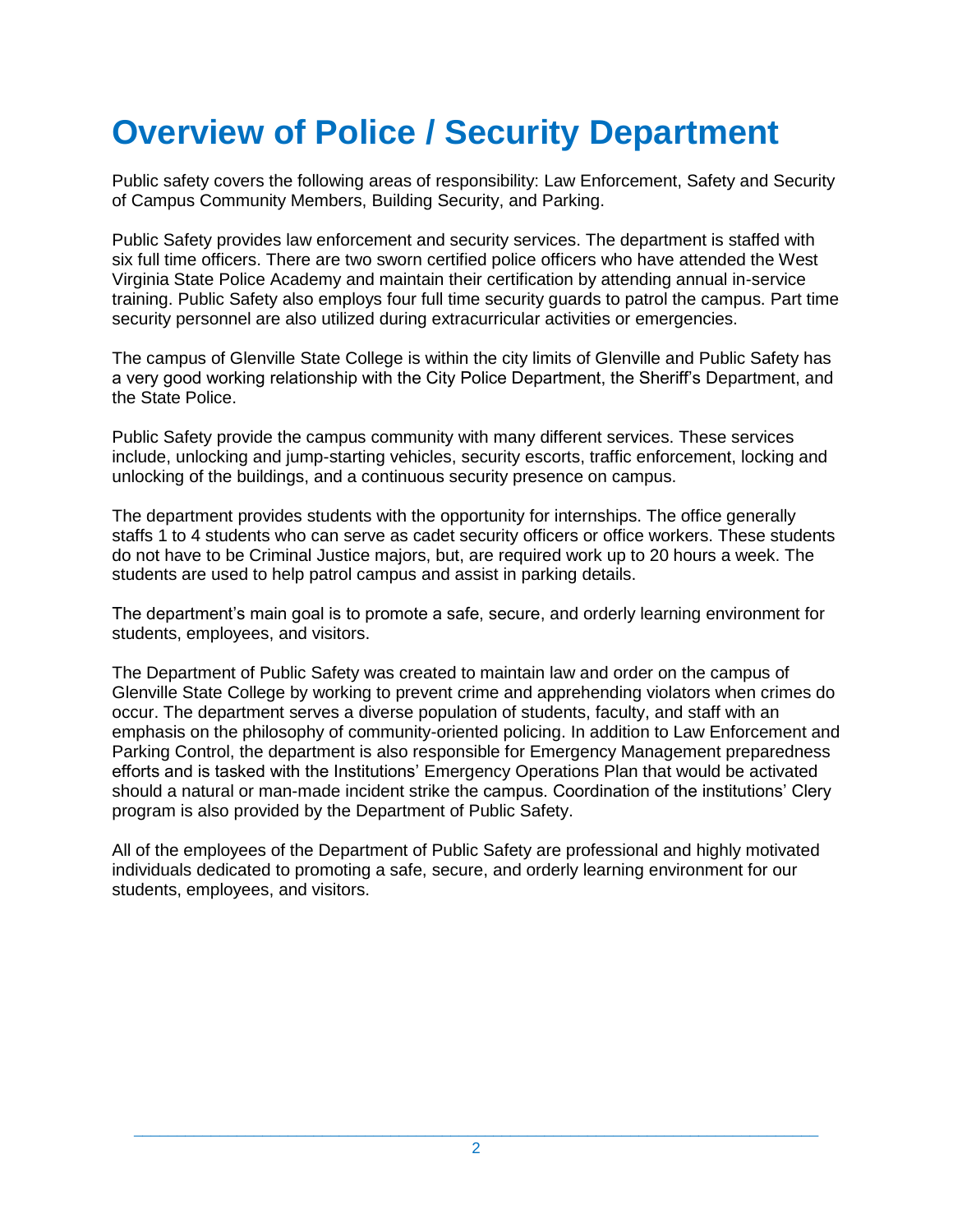## **Emergency Phones**

The Department of Public Safety has installed emergency and campus phones in and around the campus. Emergency phones will give you direct contact with the County 911 center. They will dispatch the necessary personnel to the scene for assistance.

Officers on duty carry the duty cell phone (304) 904-2041 or (304) 904-2042.

#### **Public Safety Department Staff**

Office Number (304) 462-6450

The following staff can be reached using their office number:

#### *Full Time Police Officers*

Mike Wheeler Chief of Public Safety Phone: (304) 462-6451 Email: Michael.Wheeler@glenville.edu

Bradley Benson Police Officer Phone (304) 462-6454 Email: Bradley.Benson@glenville.edu

### *Full Time Security Guards*

Casey Smola Administrative Chief of Public Safety Phone: (304) 462-6450/6452 Email: Casey.Smola@glenville.edu

Bill Boone Security Officer Phone: (304) 462-6453 Email: Bill.Boone@glenville.edu

Bryn Cooper Security Officer Phone: (304) 462-6457 Email: Bryn.Cooper@glenville.edu

Amanda Stoddard Security Officer Phone: (304) 462-6453 Email: Amanda.Stoddard@glenville.edu

Public Safety is assisted by part-time security officers as needed for extracurricular activities and emergencies.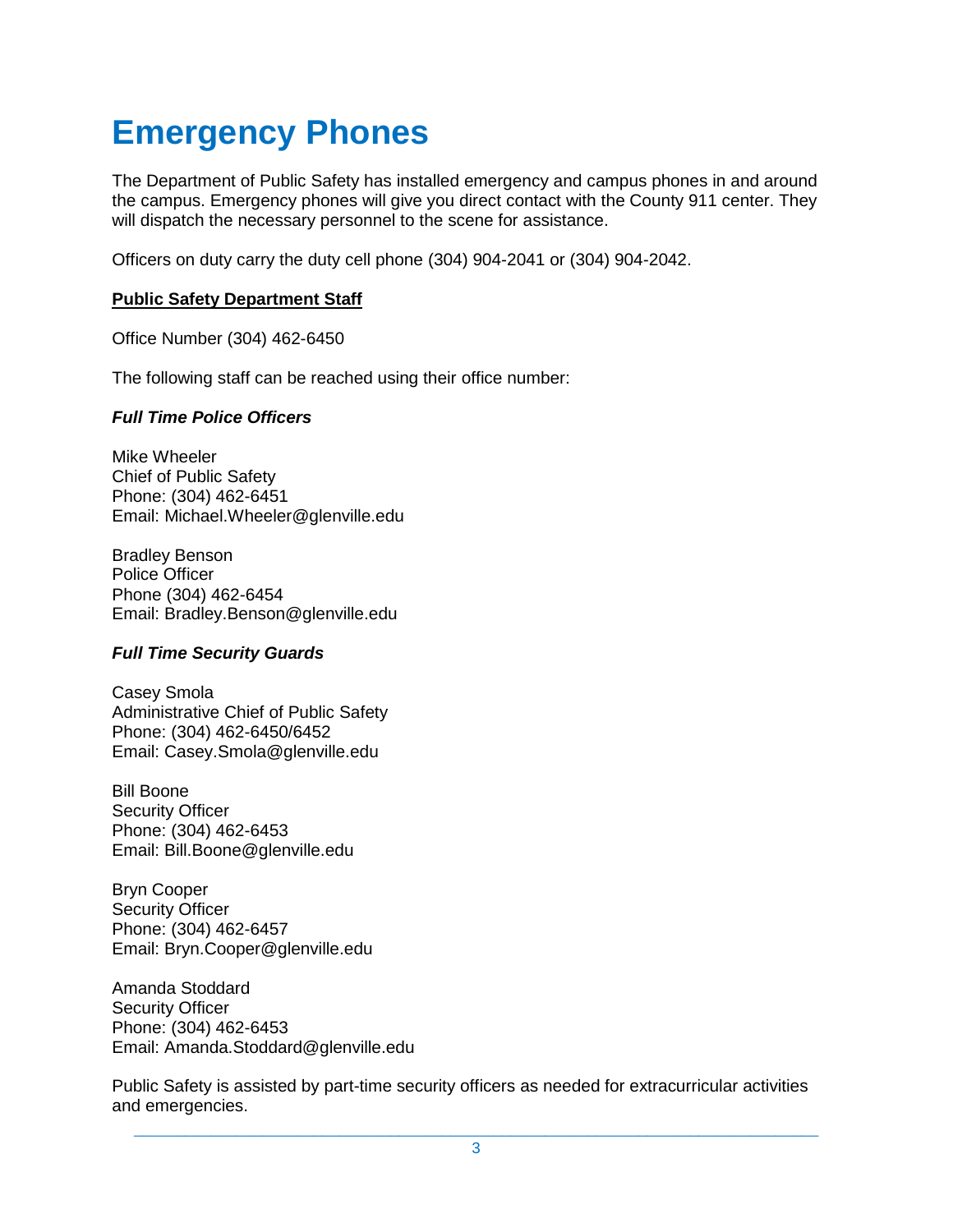# **Procedures for Reporting Crimes**

Students, faculty, and staff are encouraged to report all incidents or circumstances that threaten the safety and security of the campus community or property to Public Safety. Student, faculty, and staff handbooks address safety and security and encourage reporting of related matters.

During orientation sessions, incoming students are briefed on safety and the means of reporting incidents. The means of informing the campus community in a timely manner are reinforced by frequent flyers, campus e-mail, the campus newspaper, emergency text messaging system, and IP telephones.

The Department of Public Safety also provides students, faculty, and staff with an Annual Security and Fire Safety Report. This report is available on-line and in paper form, which can be picked up at the Department of Public Safety.

All emergencies and criminal complaints can be reported to Public Safety by any person in the campus community. To contact the Public Safety department dial (304) 904-2041 from any phone.

### *Daily Crime Log*

The Department of Public Safety is required to maintain a public log of all crimes reported to them, or those of which they are made aware. The log is required to have the most recent 60 days' worth of information. Each entry in the log must contain the nature, date, time, and general location of each crime and disposition of the complaint, if known. Information in the log older than 60 days must be made available within two business days. Crime logs must be kept for seven years, three years following the publication of the last annual security report.

### *City Police Department*

The main campus is within the city limits of Glenville. City Police and Public Safety work together in one another's jurisdictions upon request. This cooperation allows the resources of both departments to be called upon to assist with emergency situations.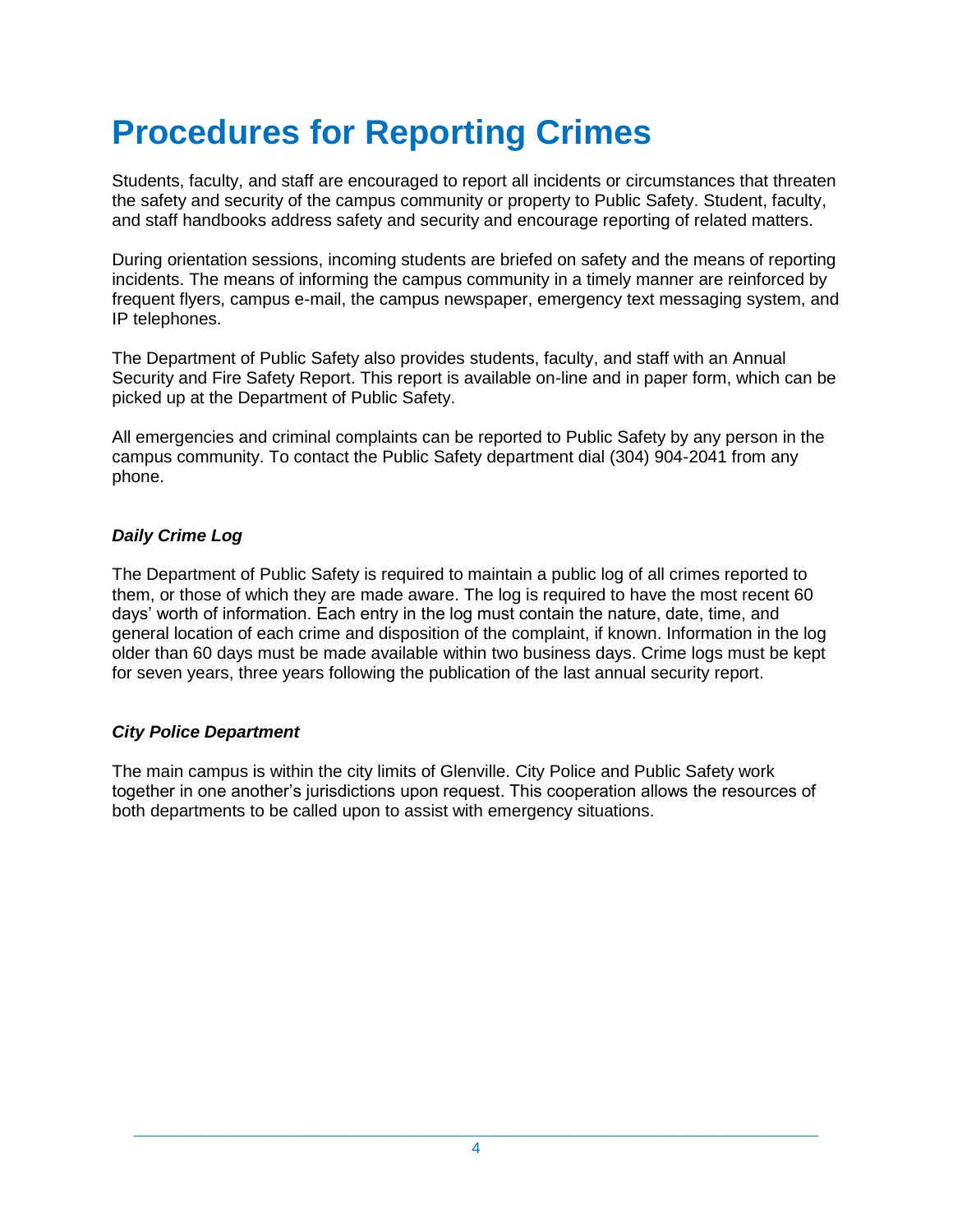# **Access to Campus Facilities**

Campus facilities are secured at the end of each day's activities. Only those with proper authorization are permitted in facilities after they are secured. For students who need access to labs after hours, professors may submit a list of names to Public Safety giving students permission to be in the building.

Public Safety and Building Service Workers maintain surveillance over all buildings after business hours.

For all others that need entry into a building after hours, contact Public Safety at (304) 904- 2041.

### *Residence Hall Safety and Security*

For security reasons, residents and visitors must enter and exit the residence hall through the main entrance. Hall residents are required to show their GSC student ID when requested to the desk monitor to gain access to the residence hall. Students are provided with metal keys or key cards to enter the residence hall, access their floor and their rooms.

Emergency exit doors are secured and only intended for use during an emergency, however, some of these doors can be used to exit the building for the convenience of the residents. These doors are not to be used under any circumstance for re-entry to the building. Residence hall entrances are secured between 12 a.m. and 7 a.m., daily. The desk monitor will admit residents after the doors have been locked. All residence hall visitors must be registered guests of a resident and checked in at the main lobby desk. Anyone failing to register, or who violates Residence Life policies, is subject to disciplinary measures.

Security alarms are installed on the emergency doors of each residence hall. Door propping, tampering, or intentionally "setting off" the alarm will be considered a violation and breach of security. Delayed egress panic bars are provided on most exterior residence hall doors to further enhance security.

Unauthorized use of emergency doors is considered a violation. Those involved will be subject to disciplinary sanctions. Revisions to security procedures may be implemented if deemed essential for the safety and security of residents.

Living areas should be locked at all times, including when residents are elsewhere in the building, showering, or while sleeping. A locked door is the main deterrent to theft, as well as personal security. Should a theft or other incident occur, report it to a Residence Life staff member and the Department of Public Safety. The institution is not responsible for stolen property.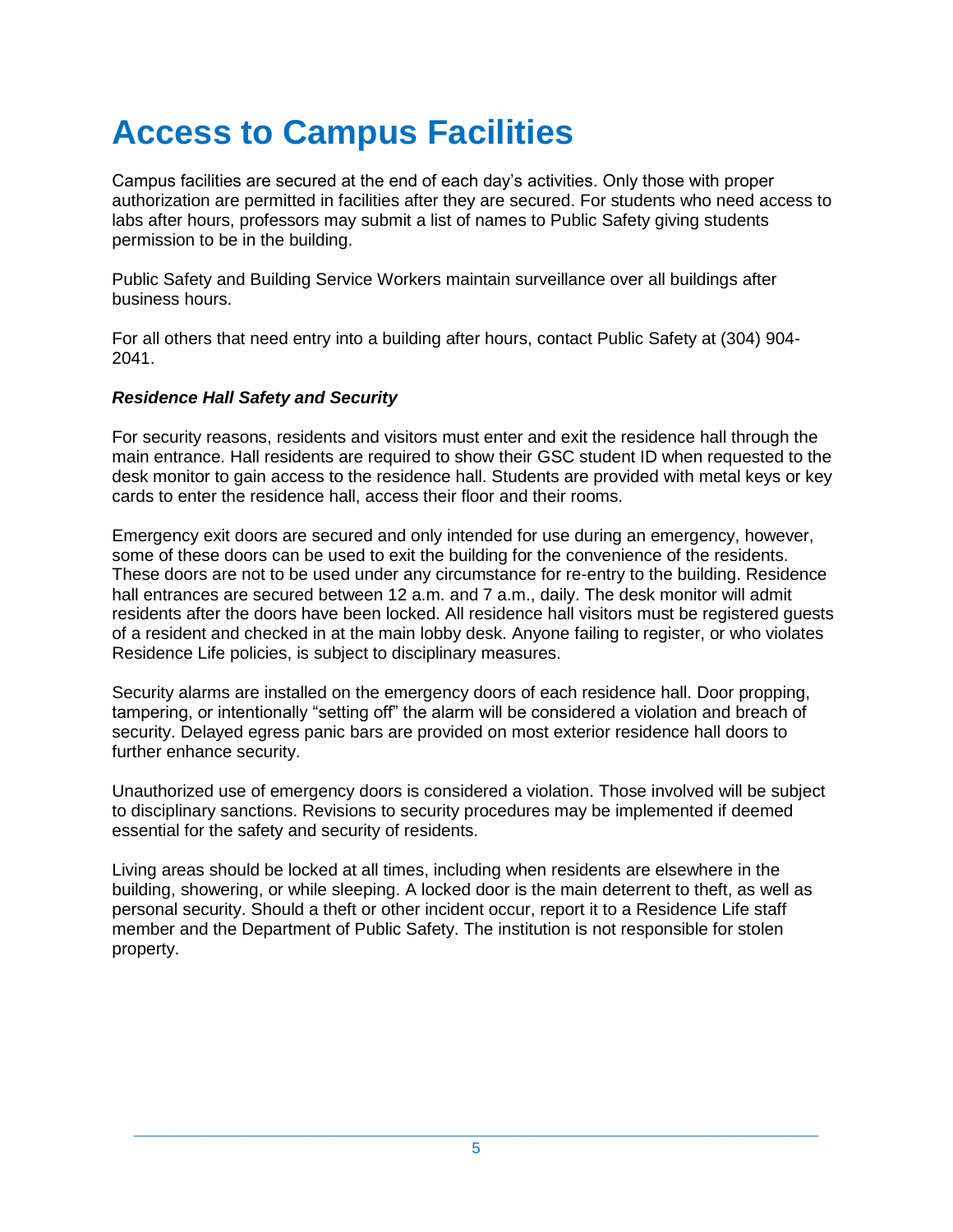#### Student Conduct Code

*The following is a brief summary of Glenville State College's Student Code of Conduct. The intent is to answer basic questions regarding the campus judiciary process. The Student Code of Conduct was constructed to provide due process to students who allegedly have violated campus policies and procedures, as well as federal, state, and local laws. This procedure sets forth the Glenville State College Board of Governor's policy regarding Student Conduct for their respective campuses (W. Va. Code: W.V. Code §18B-1-6; §18B-2A-4).*

Students found responsible for violating the Student Conduct Code may be assigned disciplinary sanctions. The information below is designed to help students understand and successfully complete their disciplinary sanctions. Sanctions include, but are not limited to the following:

- 1. Written Reprimand
- 2. Fines
- 3. Work Sanction: supervised work in College programs, offices, buildings, residence halls, or off campus program.
- 4. Restitution: repayment to the College or to any affected party for damages and/or injury.
- 5. Educational Classes/Projects: such as substance abuse prevention classes, research paper, etc.
- 6. Referral: to appropriate College or community resource such as individual alcohol/substance abuse assessment and/or consultation, anger management, etc.
- 7. Other Sanctions: as appropriate to the circumstances of a given case.
- 8. Housing Probation: an official warning that further violations would constitute grounds for loss of the privilege of living in any College housing for a specified period of time or until a specific condition or conditions are met. This would be coordinated with the Residence Life Department. The student's parent(s)/guardian will be notified if the student is a dependent.
- 9. Housing Suspension: Loss of privilege of living in any College housing for a specified period of time or until a specific condition or set of conditions are met. This would be coordinated with the Residence Life Department. The student's parent(s)/guardian will be notified if the student is a dependent.
- 10. Housing Expulsion: Loss of the privilege of living in any College housing at any time. This would be coordinated with the Residence Life Department. The student's parent(s)/guardian will be notified if the student is a dependent.
- 11. Disciplinary Probation I: An official disciplinary status enacted for a specified duration admonishing a student that any further misconduct during this time period may result in suspension. A copy of the notice is sent to the student's Academic Dean and to the student's parent(s)/guardian if he/she is a dependent.
- 12. Disciplinary Probation II: An official disciplinary status enacted for a specified duration stipulating that a student, in lieu of active suspension, is being allowed to remain at the College provided that the student adheres to certain conditions, as set by the Judicial Affairs Coordinator or Student Conduct Appeal Board. Failure to meet these conditions will result in automatic suspension from the University/College. The Judicial Affairs Officer or his/her designee shall determine whether the conditions have been satisfied or violated. The student's Academic Dean will be notified that the student is on Disciplinary Probation II, as will the student's parent(s)/guardian if he/she is a dependent.
- 13. Disciplinary Suspension: Complete separation from all College activities, services, facilities and grounds. Disciplinary Suspension may be "term" or "conditional." Upon return to the College, the student will be placed, automatically, on Disciplinary Probation II for a minimum of one year. A suspension shall be noted as a "disciplinary suspension"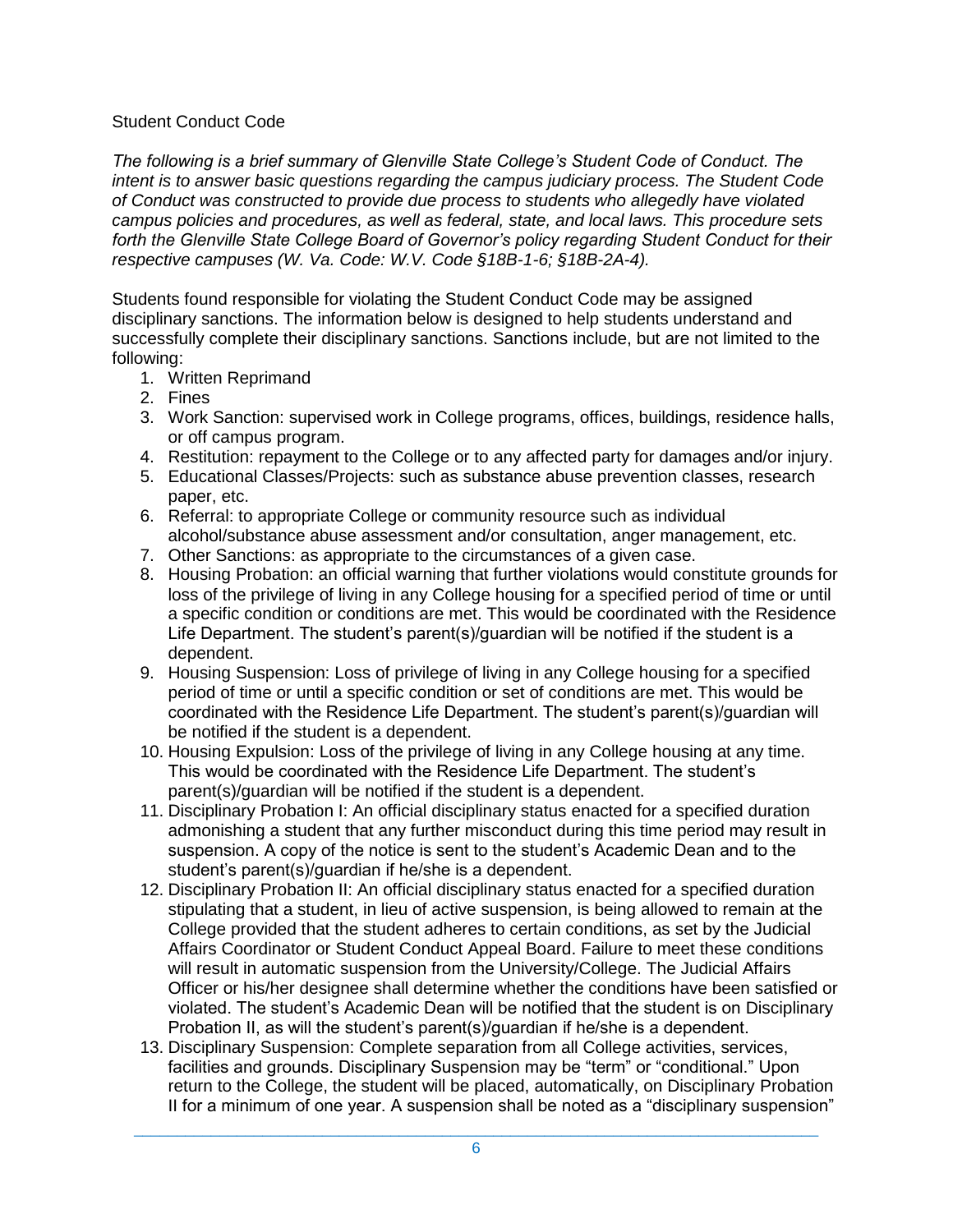on student records. A copy of the notice is sent to the student's Academic Dean and to the student's parent(s)/guardian if he/she is a dependent.

- a. "Term Suspension" shall be for a stipulated period of time, not to exceed two (2) years, after which the suspended student may return to the College.
- b. "Conditional Suspension" shall qualify the student for re-entry to the College pending the fulfillment of certain conditions that are reasonably necessary for academic success and peaceful conduct in the campus community. Subject to fulfillment of the stipulated conditions, the suspension shall be indefinite. The Judicial Affairs Officer or his/her designee shall determine whether the conditions have been satisfied.
- 14. Permanent Suspension: Permanent termination of the individual's relationship with the College. This includes all activities, services, facilities and grounds as well as any satellite campus, on-line course(s), undergraduate and graduate schools. A dismissal shall be noted as "Permanently Suspended" on the student's records. A copy of the notice is sent to the student's Academic Dean and to the student's parent(s)/guardian if he/she is a dependent.

View policy online [here.](https://www.glenville.edu/sites/default/files/2021-04/student-handbook.pdf)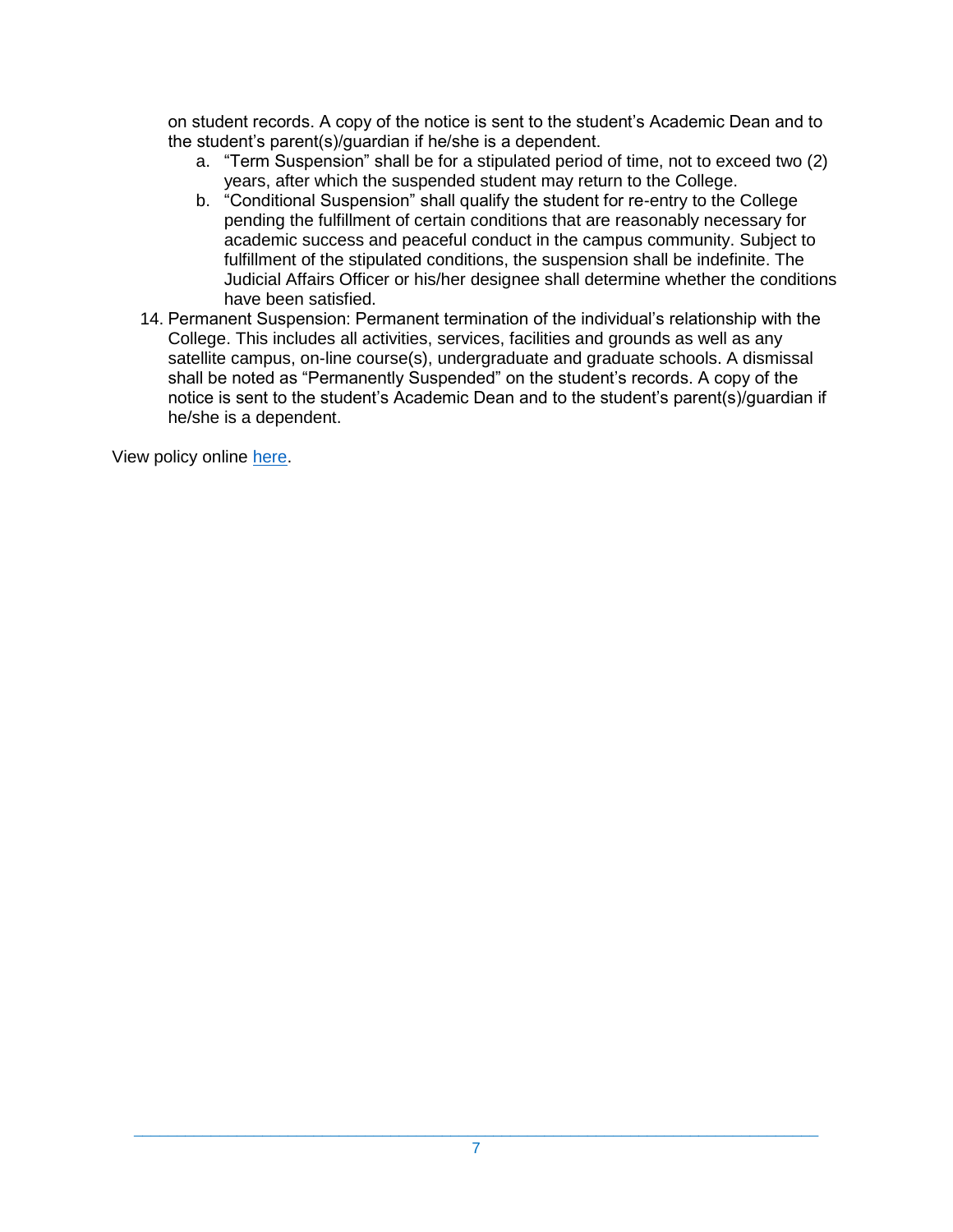# **Alcohol and Drug Policies**

### *Policy on Alcohol*

Glenville State College prohibits the sale, possession and consumption of alcoholic beverages on the campus. Violators are subject to disciplinary action. State Law Prohibits the sale of all alcoholic beverages to persons under the age of 21 and the purchase of alcoholic liquors by persons under the age of 21.

WV Code 60-3-22a & b, and 61-8-27a

## *Policy on Drugs*

Glenville State is in compliance with the Drug-Free Workplace Act of 1988 and the Drug-Free Schools and Communities Act Amendments of 1989. The possession, use, manufacture, or distribution of an illegal drug is prohibited on property owned or controlled by Glenville State College. Members of the campus community are responsible for knowing and complying with the provisions of state and federal laws that prohibit the unlawful possession, sale, delivery, manufacture, or use of those drugs known as controlled substances.

Glenville State College, in coordination with the community organizations and agencies, provides counseling and substance abuse education programs. These programs are available through the Office of Student Affairs and the Human Resources Office.

### *Student Conduct Code*

Glenville State does not permit or approve of the possession, distribution, or use of alcoholic beverages or illegal drugs on the campus, or in any approved residence, or by recognized campus organizations.

This is consistent with Interpretive Rule, State College System of West Virginia Board of Directors, Series No. 42. The institutions' position is to firmly discourage use of alcoholic beverages without infringing upon the rights of those persons protected by the law. The legal age in West Virginia for purchasing alcoholic liquor, wine, or non-intoxicating beer is 21, and alcoholic liquor, wine or non-intoxicating beer cannot be legally possessed by an individual who is less than 21 years of age.

Students are advised that they will be held responsible and disciplined for any violation of the law governing the use of alcohol or illegal drugs. As adults, students are expected to obey the law and be responsible for their own conduct.

Individuals found in violation of alcohol policies or state law, or who display prohibited or disruptive behavior as a result of intoxication while on the premises, or while participating in a Glenville State College sponsored activity, may be subject to disciplinary action. Individuals found violating municipal ordinances or state laws relating to the purchase or consumption of alcoholic beverages while on the Glenville State College campus may also be subject to prosecution for the violation in the appropriate court. The applicable municipal ordinances or state laws include under-age consumption of alcoholic beverages, open containers of beer or alcoholic beverages in a public place, use of false or altered identification, and public intoxication. The imposition of disciplinary proceedings is not dependent upon nor determined by existence or outcome of any criminal prosecution.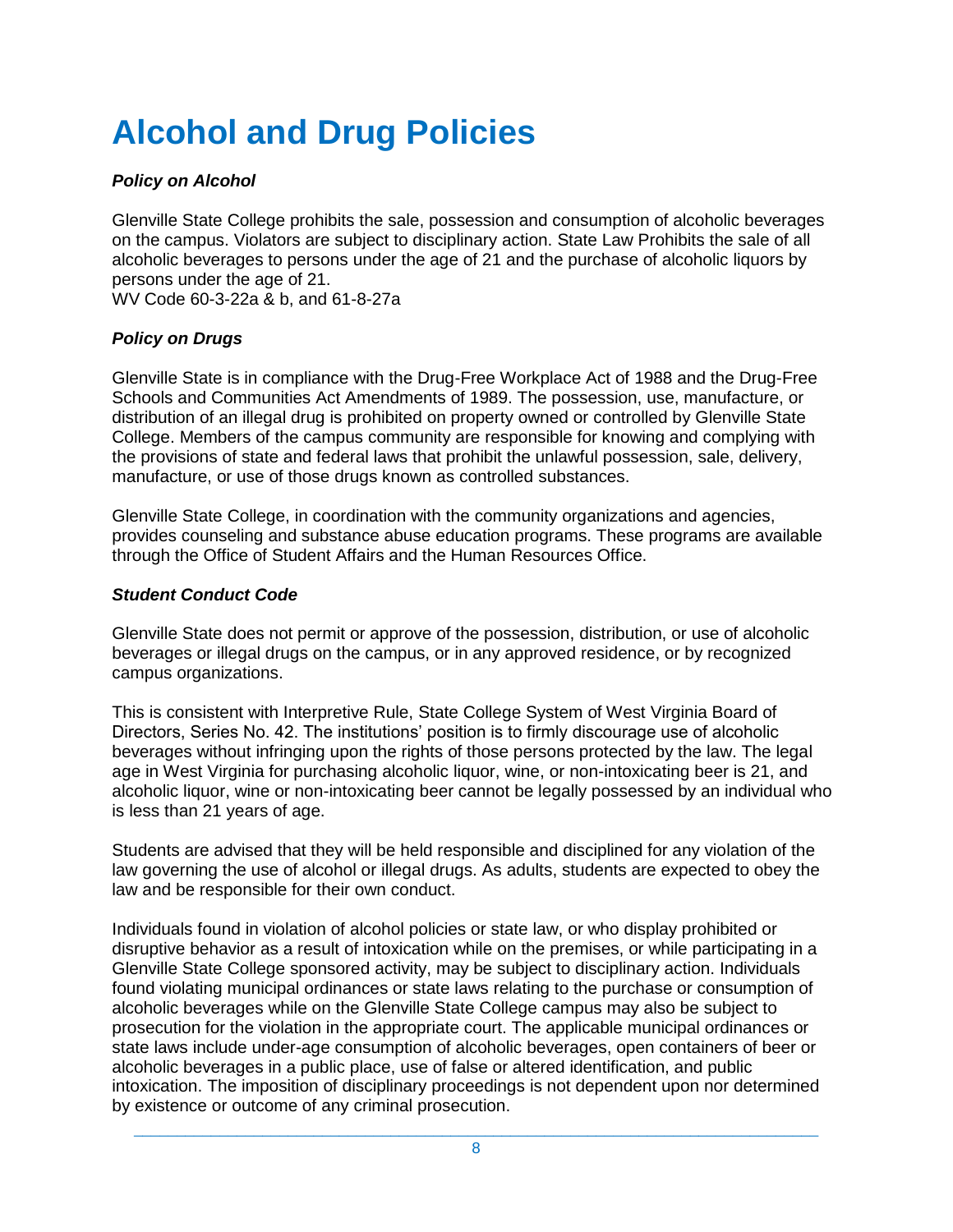Counseling services are available for students who are concerned about their drinking or drug abuse. The staff responsible for this program will not judge you, criticize you, or moralize with you about your health and well-being. They are there to listen to you, to help you understand the nature of alcohol and drug abuse and to suggest a program, if appropriate, to meet your needs. For more information, call (304) 462-6432 or refer to the College Catalog.

#### *Parental Notification of Alcohol and Drug Violations*

Per the guidelines of the Higher Education Amendments of 1998, Glenville State will notify the parents or legal guardians of under 21 students who are involved in disruptive or inappropriate behavior or incidents which results in residence hall or campus disciplinary action and which involve the illegal use or possession of alcohol or drugs.

The Higher Education Amendments of 1998 provides that: "DRUG AND ALCOHOL VIOLATION DISCLOSURES. Nothing in this Act or the Higher Education Act of 1965 shall be construed to prohibit an institution of higher education from disclosing, to a parent or legal guardian of a student, information regarding any violation of any Federal, State, or local law, or of any rule or policy of the institution, governing the use or possession of alcohol or a controlled substance, regardless of whether that information is contained in the student's education record, if - (A) the student is under the age of 21; and (B) the institution determines that the student has committed a disciplinary violation with respect to such use or possession."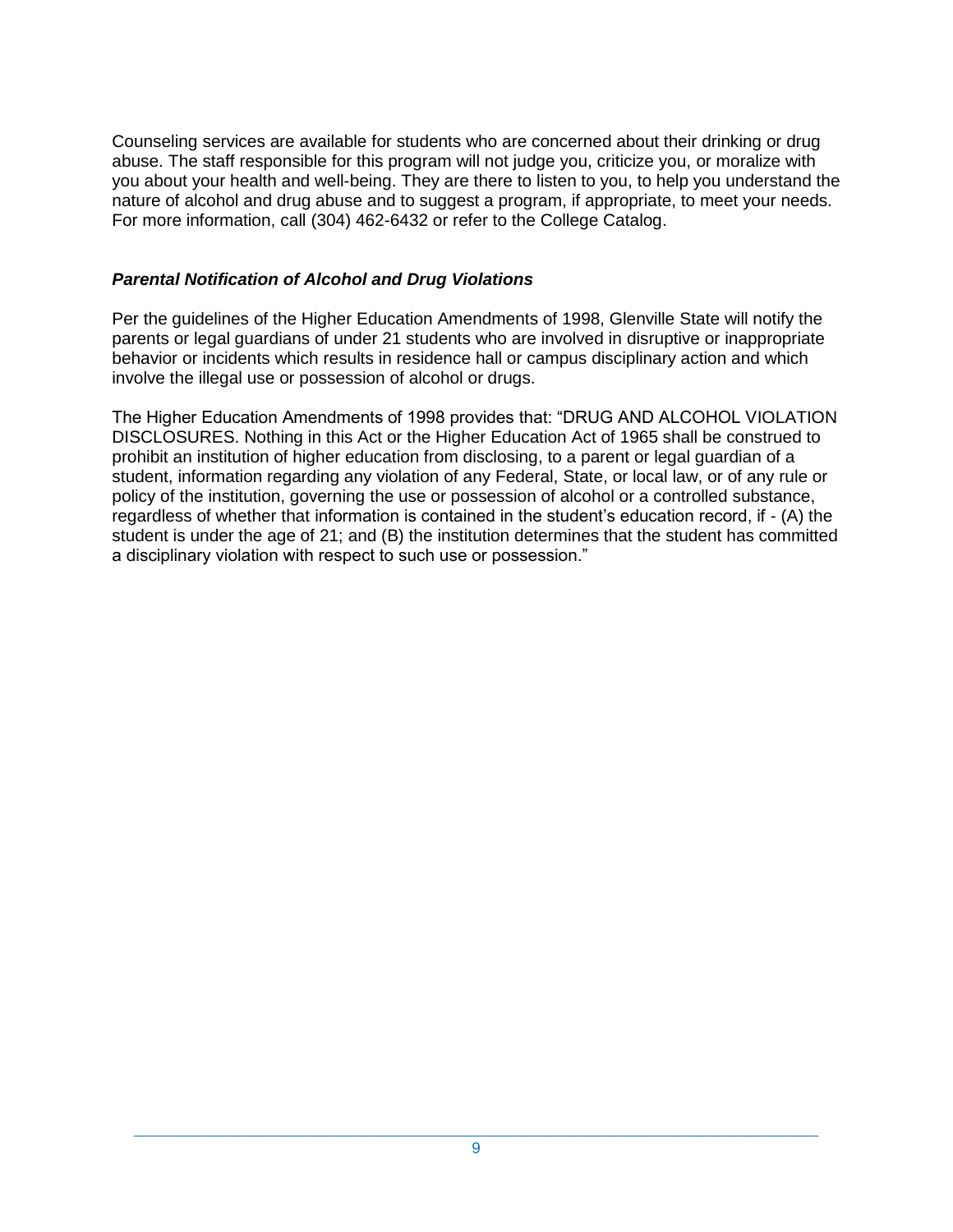# **Missing Student Policy**

If someone has reason to believe that a student is missing, he or she should immediately notify the Public Safety at (304) 462-6450. Public Safety will generate a missing person report and initiate an investigation. After investigating the missing person report, should Public Safety determine that the student is missing and has been missing for more than 24 hours; Public Safety will notify the City Police Department and the student's emergency contact no later than 24 hours after the student is determined to be missing. If the missing student is under the age of 18 and is not an emancipated individual, Glenville State will notify the student's parent or legal guardian immediately after the Public Safety has determined that the student has been missing for more than 24 hours.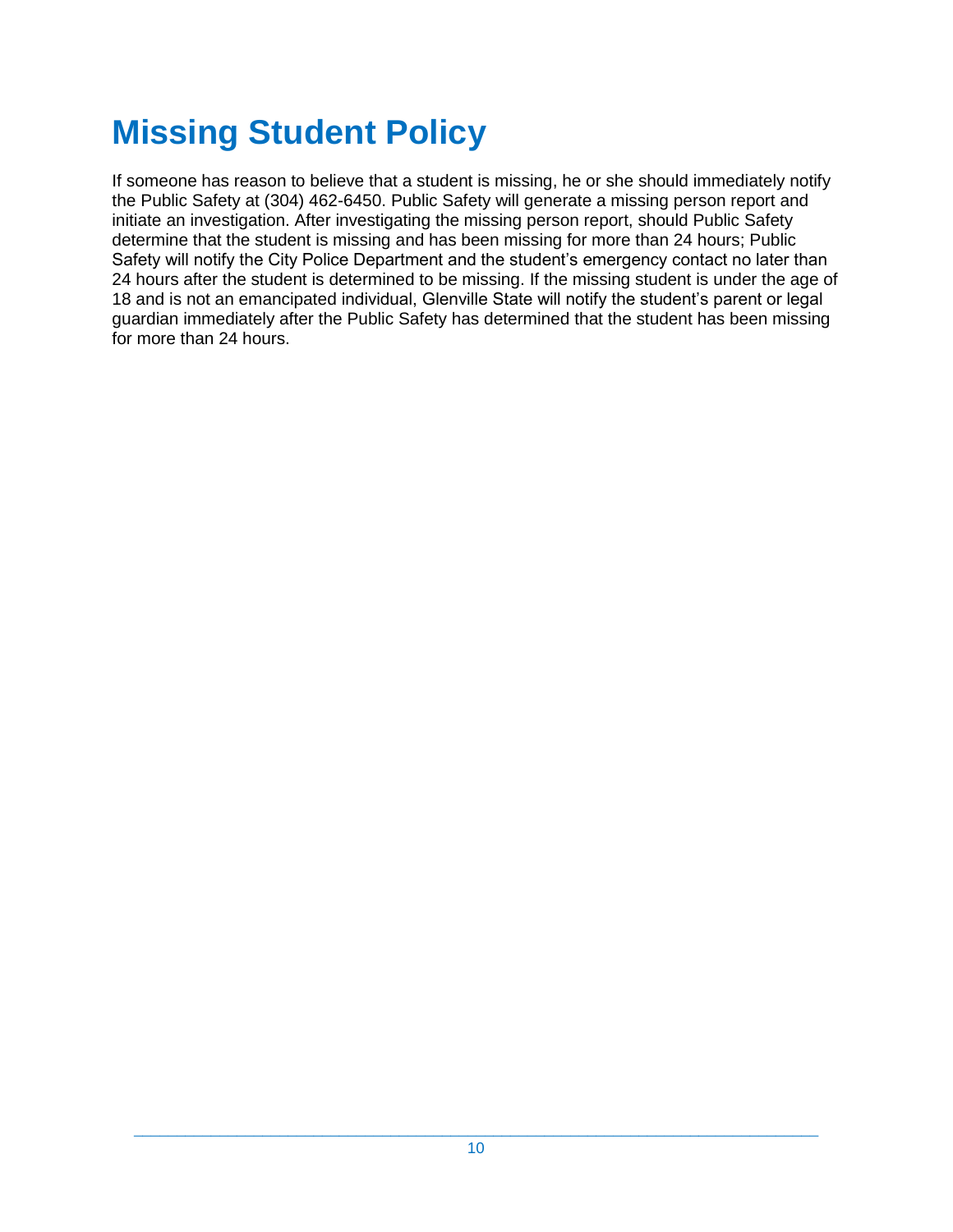# **Sexual Assault Policy**

### *Are You a Victim of Sexual Assault?*

Victims of sexual assault should contact the Department of Public Safety at (304) 462-6450 or call 9-1-1 as soon as an incident occurs. All information will remain confidential. It is imperative that you do not shower or take any action that might tamper with or destroy evidence. It is highly recommended that you also go to a hospital for medical assistance. If you live in a residence hall, you may wish to search out assistance from your Residence Director, or Resident Assistant. The Residence Life staff has been trained in the proper procedures and techniques to help and support you. However, please remember it is YOUR option to contact law enforcement, the Residence Life staff, or pursue medical assistance.

Please seek advice from a legal professional regarding statute of limitations on sexual assaults. The College community is here to support you with your decision. If you reside in on-campus housing, as an alleged victim of sexual assault, the Department of Residence Life will make a reasonable effort to relocate you to another building. If the alleged offender lives in the same residence hall, s/he will be relocated as soon as feasible. You may arrange this by contacting the Director of Residence Life at (304) 462-6413, and scheduling a confidential appointment.

For information regarding campus disciplinary proceedings, as well as for potential sanctions, please refer to the Student Handbook. The accuser and accused will be provided the identical rights, privileges, and opportunities to present evidence. Furthermore, the accuser and accused will be advised of the outcomes, decisions, and/or rendered sanctions imposed through the campus disciplinary process.

### *Crisis Intervention and Counseling Services*

The counselor at the Counseling Center offers professional assistance with personal problems, problems of social relationships and the understanding of oneself and others. The staff consists of professionals trained in clinical practice and counseling that are experienced in dealing with the problems of students. These services are not just for people with problems or people who have difficulties adjusting to college life. All students often find significant benefit in counseling as a means of increasing self-awareness, maximizing potential and making the college experience more productive and meaningful. Contacts with the Counseling Services are held in strict confidence.

From time to time, students, their friends, and parents may be involved in a crisis of some sort, perhaps serious injury, accidental death, substance abuse issues, sexual assault, suicide, or some other unfortunate incident. The Office of Public Safety is available to assist you at any time, day or night, in dealing with these crises and their aftermath. We want to assure all students that we stand ready to assist you in any way to get you the help you need. If you are involved in any type of crisis or you become aware of another student involved in a crisis, please feel free to contact Public Safety at (304) 462-6450.

### *Sex Offender Registry*

West Virginia State Code §15-12 entitled the Sex Offender Registration Act authorizes the electronic release of information regarding certain sex offenders required to register under West Virginia Law. [The complete text of the law can be accessed here.](http://www.legis.state.wv.us/WVCODE/code.cfm?chap=15&art=12#12)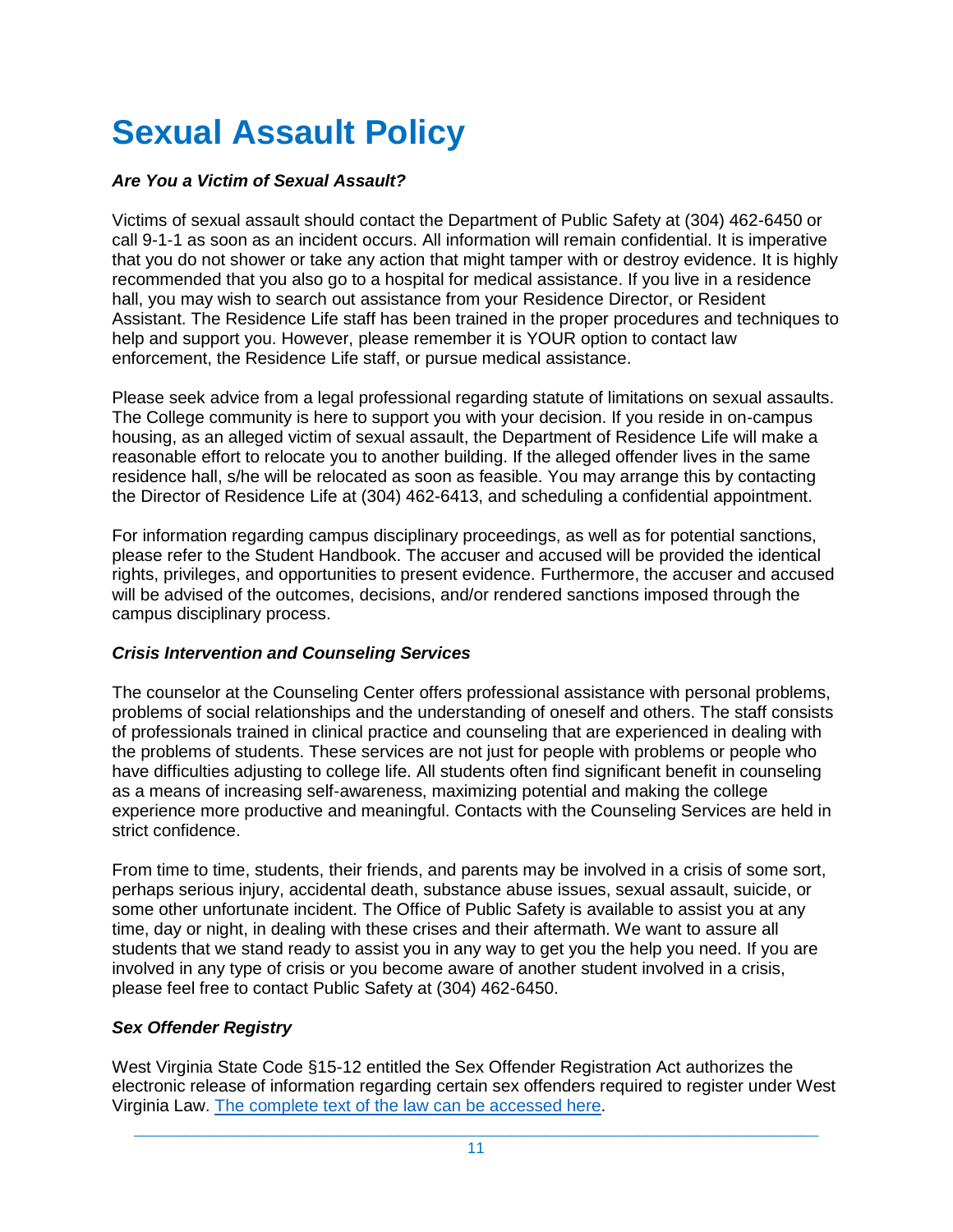While all attempts are made to provide complete and accurate information, the West Virginia State Police do not guarantee the accuracy of the information made available to the public via the West Virginia Sex Offender Registry Website. The information released through this site is as complete as has been currently verified and processed by registry personnel. It should be noted and understood that the information released via this site may be in the process of being verified and/or changed OR the listed offender may have changed information without notifying the West Virginia State Police. The West Virginia State Police do not assess the specific risk for re-offense with regard to any offender released via this web site.

This information is provided in the interest of public safety and should be used only in order to take appropriate precautions. The information accessed through the use of this website may not be used to threaten, intimidate, or harass registered sex offenders and violations of law will be investigated by the West Virginia State Police.

If you believe that information contained within this site is not correct, you are encouraged to contact the Registry at (304) 746-2133 or via e-mail at [registry@wvsp.state.wv.us.](mailto:registry@wvsp.state.wv.us)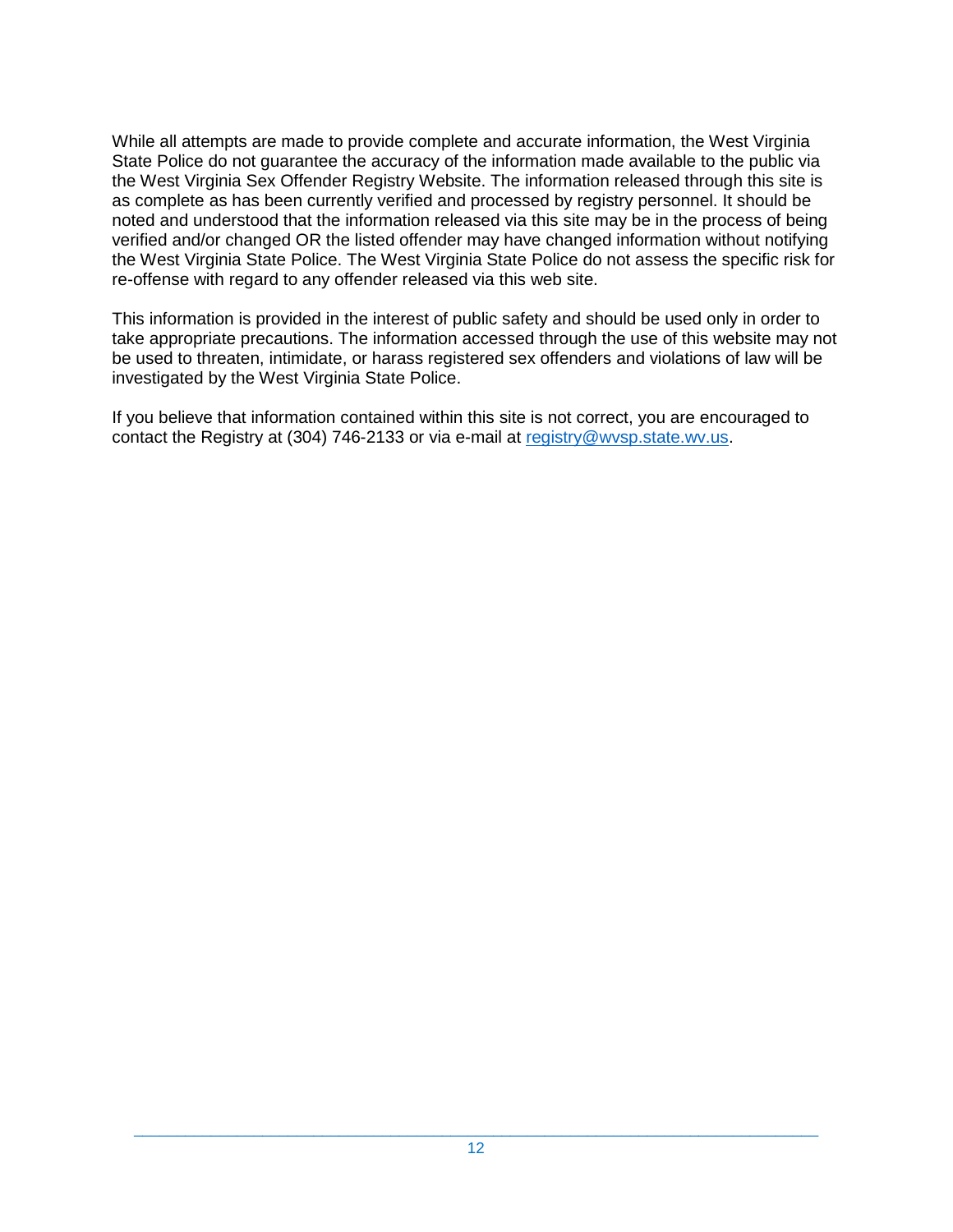# **Firearms, Weapons, & Explosives Policy**

## *Policy Statement*

All members of the Glenville State College community, including faculty, staff, and students, as well as visitors to any campus, are prohibited from possessing firearms, explosives or weapons (hereafter collectively referred to as "weapons") on the premises of the College or at any College sponsored event without the explicit authorization of the Campus Chief of Public Safety, whether or not a federal or state license to possess the same has been issued to the possessor.

### *Reason for Policy/Purpose*

Glenville State College is committed to maintaining a safe and secure environment in which to conduct educational activities and house their students. This policy is one step towards reducing the risk of injury or death associated with intentional or accidental use of weapons.

### *Who Needs to Know This Policy?*

Visitors to campus, faculty, staff, and students

### *Policy/Procedures*

It is prohibited to possess weapons on property owned or controlled by Glenville State College or at any College sponsored event without the explicit authorization of the Campus Chief of Public Safety, whether or not a federal or state license to possess the same has been issued to the possessor. The only exceptions to this policy are as follows:

- 1. Law enforcement officers to the extent they are legally permitted to possess weapons pursuant to West Virginia State Law;
- 2. Military personnel in performance of their official duties to the extent they are legally permitted to possess weapons in the State of West Virginia; and
- 3. College sanctioned classes, groups or events where a particular weapon(s) is required and regularly used as a part of the curriculum or activity, i.e. various Criminal Justice courses/martial arts classes/clubs; theatrical events, etc. The control, security and safe use of such weapons shall be the responsibility of the supervising faculty or staff member. The supervising faculty or staff member shall inform the Campus Chief of Public Safety in advance of any unusual or seldom occurring events involving the use of weapons on campus.

Any person carrying or possessing a firearm or other deadly weapon in violation of this policy who, upon being requested to do so, refuses to temporarily relinquish possession of the firearm or other deadly weapon, and/or refuses to leave College premises or grounds as previously defined while in possession of the firearm or deadly weapon, shall be charged with a misdemeanor, and upon conviction thereof, shall be fined not more than one thousand dollars or confined in the regional jail not more than six months, or both. (§61-7-14 WV Code).

Exceptions to this policy may be requested in writing to the Campus Chief of Public Safety. Only under very limited circumstances will an exception be granted. Questions regarding the applicability of this policy to specific items must be directed to the Campus Chief of Public Safety. Any student, faculty or staff member violating this policy shall be subject to the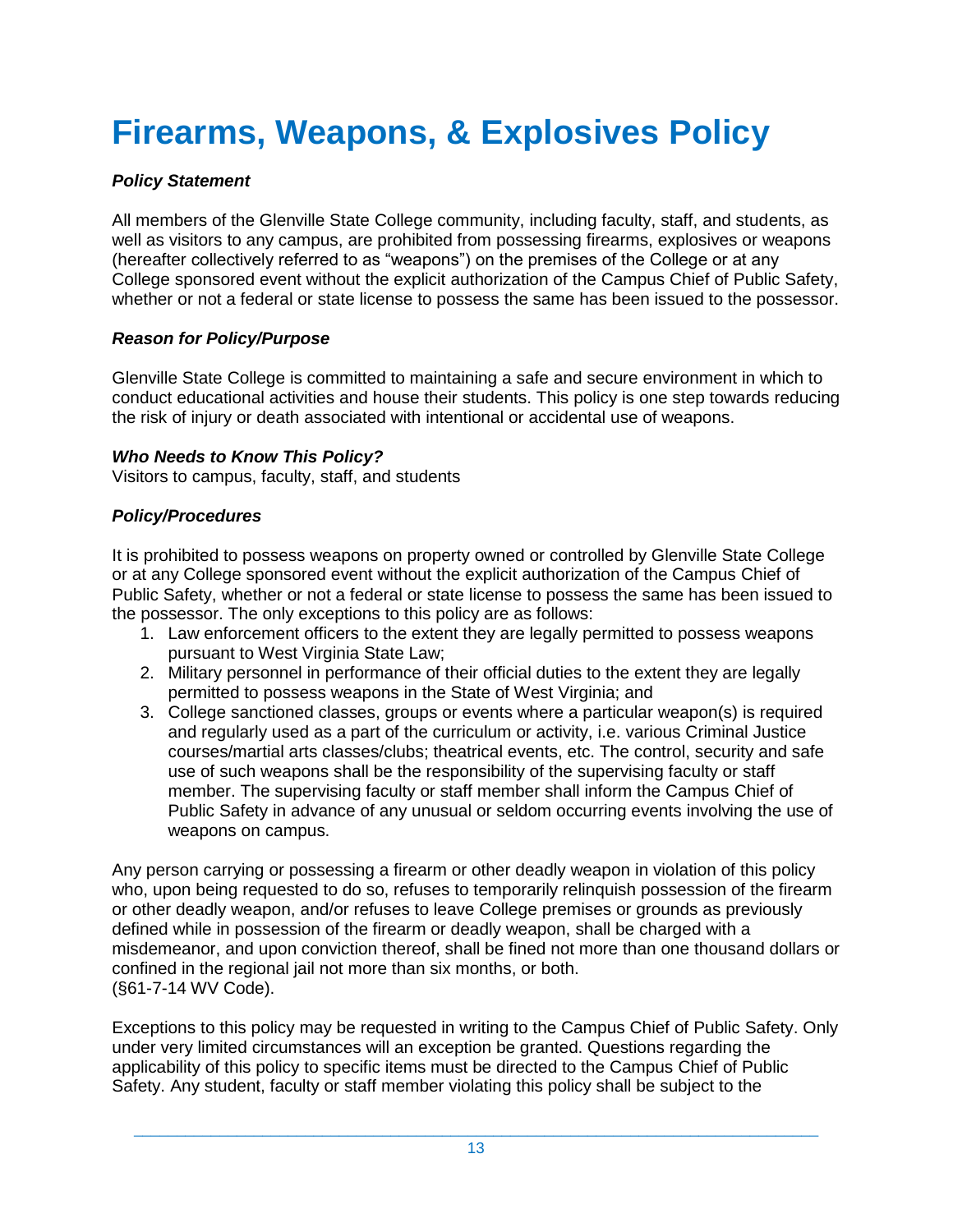disciplinary policies and procedures applicable to students, faculty or staff in addition to the penalties provided under State law.

## *Definitions*

### Firearm:

Any device that shoots a bullet, pellet, flare, tranquilizer, spear dart, paintball or other projectile, whether loaded or unloaded, including those powered by CO2. This includes, but is not limited to, guns, air guns, dart guns, pistols, revolvers, rifles, cannons, etc., and any ammunition for any such device.

### Weapon:

Any device that is designed to or traditionally used to inflict harm. This includes, but is not limited to: 1) firearms, slingshots, switchblades, daggers, blackjacks, brass knuckles, bows and arrows, hand grenades, hunting knives, nun-chucks, throwing stars, etc.; 2) any object that could be reasonably construed as a weapon; or 3) any object legally controlled as a weapon or treated as a weapon under the laws of the State of West Virginia.

### Explosives:

Any chemical compound or mechanical mixture that contains any oxidizing and combustible units, or other ingredients, in such proportion, quantities or packing that an ignition by fire, friction, concussion, percussion, or detonator, or any part of the compound or mixture, may cause a sudden generation of highly heated gases that results in gaseous pressures capable of producing destructive efforts on contiguous objects or of destroying life or limb. This includes, but is not limited to, firecrackers, black powder, dynamite, etc. as well as detonating devices such as detonators, blasting caps, timers, incendiary wire, and the like.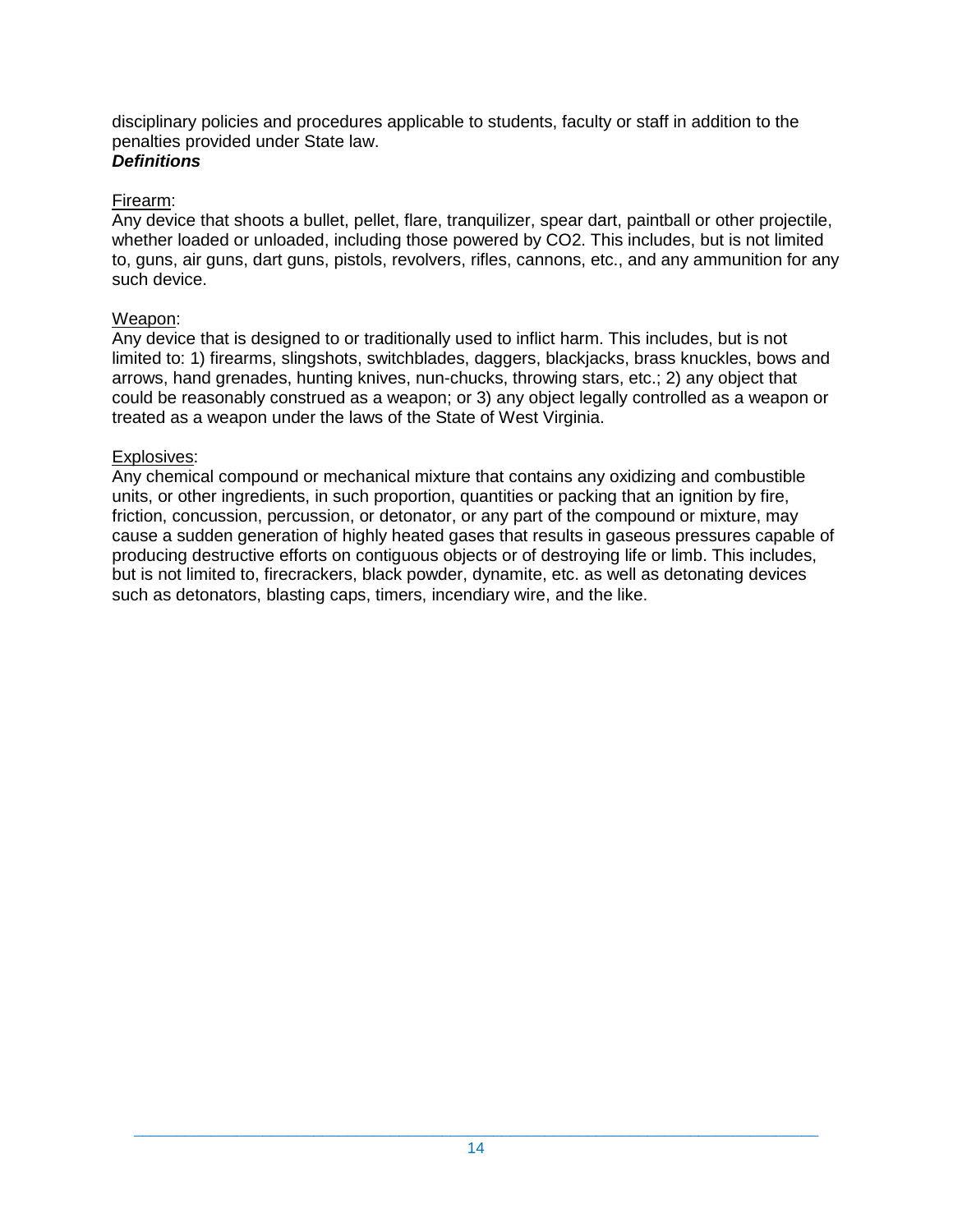# **Annual Fire Safety Report**

### *Residence Hall Fire Safety Information*

Safety and health regulations prohibit the use of microwave ovens (except for pre-approved "Micro Fridge" units), mini-refrigerators over 4.5 cubic feet, the burning of candles or incense, use of Christmas trees and electric tree lights, hot plates, electric skillets, deep fryers, or other cooking appliances, halogen/touchier lamps, neon signs, portable space heaters, grills (gas, electric, or charcoal), any open flame, motorized vehicles, storage of gasoline kerosene, or additional flammable materials, and extension cords or surge protectors that are not UL approved.

ALL COOKING ITEMS MUST BE USED IN KITCHEN AREAS ONLY - NOT IN RESIDENTS' ROOMS. Radios, hair dryers, irons, and other small appliances are permitted. Please do not use appliances which require a large amount of electric current.

### *Tobacco Use and Vaping*

Residence halls are smoke-free. Smoking is defined as traditional smoking tobacco, any and all substances that are consumed by applying fire to them and the fumes inhaled, e-cigarettes, vaping, or any other method that produces fumes that are inhaled. No smoking is permitted in any area of the residential facility, including residents' rooms. All smoking must be done in marked smoking permitted areas. Smokeless tobacco is not permitted in public areas (i.e., lobby, bathrooms, study lounges).

### *Regulations for Fire Drills*

When a fire alarm sounds, each resident will:

- 1. Dress appropriately.
- 2. Close the windows and leave the light on.
- 3. Close the door as you leave the room.
- 4. Walk a safe distance from the building via the nearest available exit.
	- a. Residents of Goodwin Hall should gather at the designated area as discussed during the orientation and monthly RA meetings.
	- b. Residents of Pioneer Village should gather at the designated area as discussed during the orientation and monthly RA meetings.
- 5. Follow the directions provided by the Residence Life Staff.

Residents not in their rooms when the alarm sounds should leave by the nearest exit. Only upon approval from the Public Safety Official, Residence Life Staff, or authorized personnel, you may re-enter the building. Failure to vacate the residence halls during a fire drill may result in disciplinary action, such as dismissal from the residence hall or a disciplinary sanction. The unauthorized pulling or activation of a fire alarm may result in automatic suspension from the residence hall and/or prosecution by local authorities.

### *Fire Safety Equipment*

Tampering with or the misuse of fire safety equipment is prohibited. This includes removing or disabling the smoke detector or fire extinguisher. If the smoke detector or fire extinguisher needs replaced, students should contact the Residence Director or Public Safety. Fire safety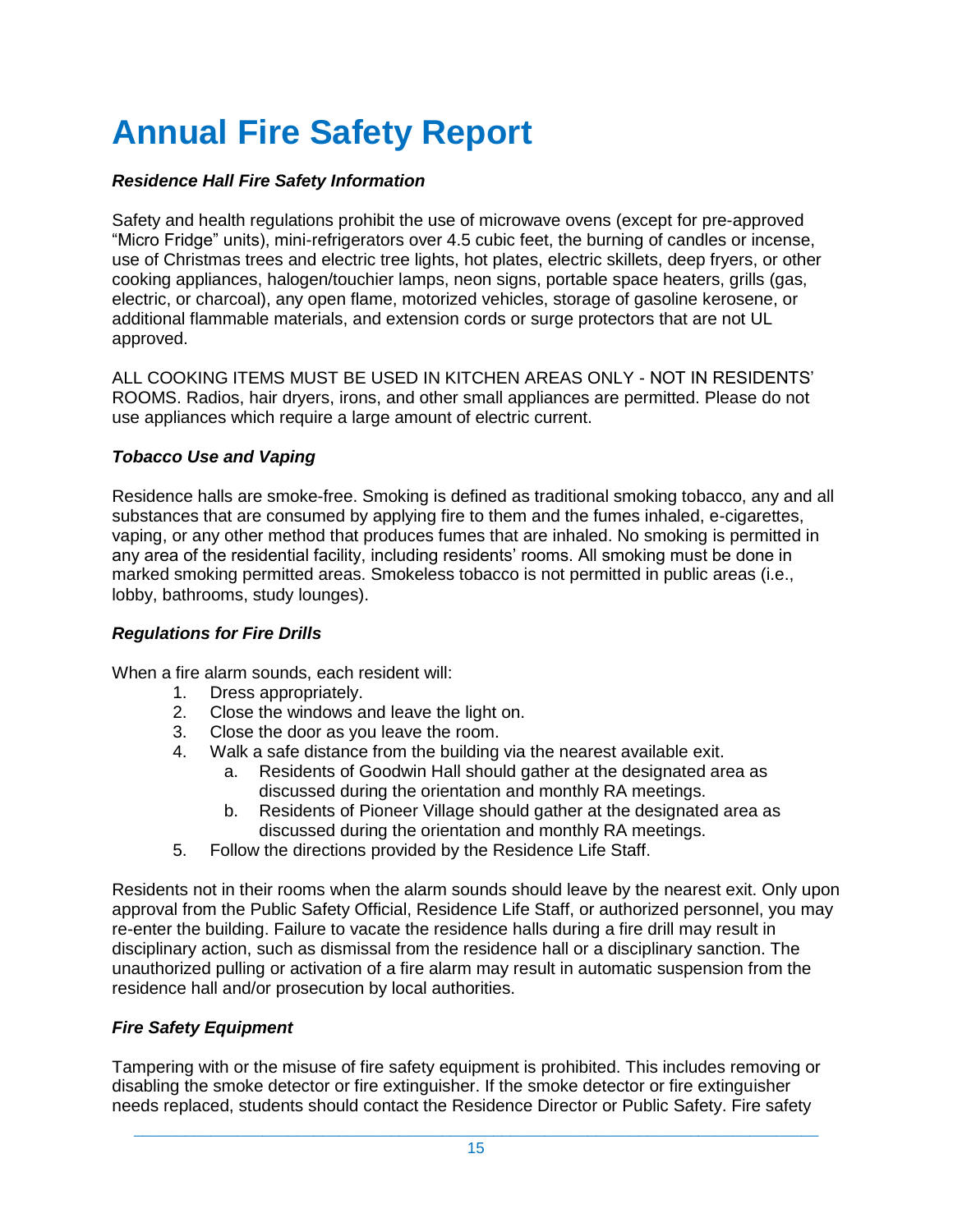equipment includes, but is not limited to fire alarms, smoke detectors, fire extinguishers, and unit door closures. Anyone apprehended for vandalizing or using fire safety equipment for any purpose other than safety will be reported to Public Safety. Fire extinguishers are checked by Custodians every month.

Fire alarms and smoke detectors are inspected and tested annually by the Physical Plant personnel. Batteries are replaced during the inspection process, as well as any maintenance. However, smoke detector batteries are replaced by the Residence Life staff as they expired during the year.

# **Timely Warning General Order**

The Public Safety Chief or a designee will develop timely warning notices for the College Community to notify members of the community about serious crimes against people that occur on campus, where it is determined that the incident may pose an ongoing threat to members of the institution's community. These warnings will be distributed if the incident is reported either to the Public Safety directly or to any other Law Enforcement Agency indirectly through a campus security authority.

The department issues/posts Crime Alerts for incidents of:

- Criminal Homicide
- Aggravated assault (cases involving assaults among known parties, such as two roommates fighting which results in an aggravated injury, will be evaluated on a case by case basis to determine if the individual is believed to be an on-going threat to the larger institution community)
- Robbery involving force or violence (cases including pick pocketing and purse snatching will typically not result in the issuance of a Crime Alert, but will be assessed on a case by case basis)
- Sexual Assault (considered on a case by case basis depending on the facts of the case, when and where the incident occurred, when it was reported, and the amount information known by Public Safety)
- Major incidents of arson
- Other crimes as determined necessary by the Chief of Public Safety, or his or her designee in his or her absence

### *A timely warning notice will typically include the following, unless issuing any of this information would risk compromising law enforcement efforts:*

Date and time or timeframe of the incident

- A brief description of the incident
- Information that will promote safety and potentially aid in the prevention of similar crimes (crime prevention or safety tips).
- Suspect description(s) when deemed appropriate and if there is sufficient detail (see below)
- Police/Public Safety agency contact information
- Other information as deemed appropriate

The description of subjects in a case will only be included in the alert if there is a sufficient amount of detail to describe the individual. If the only known descriptors are sex and race, that will not be included in the alert.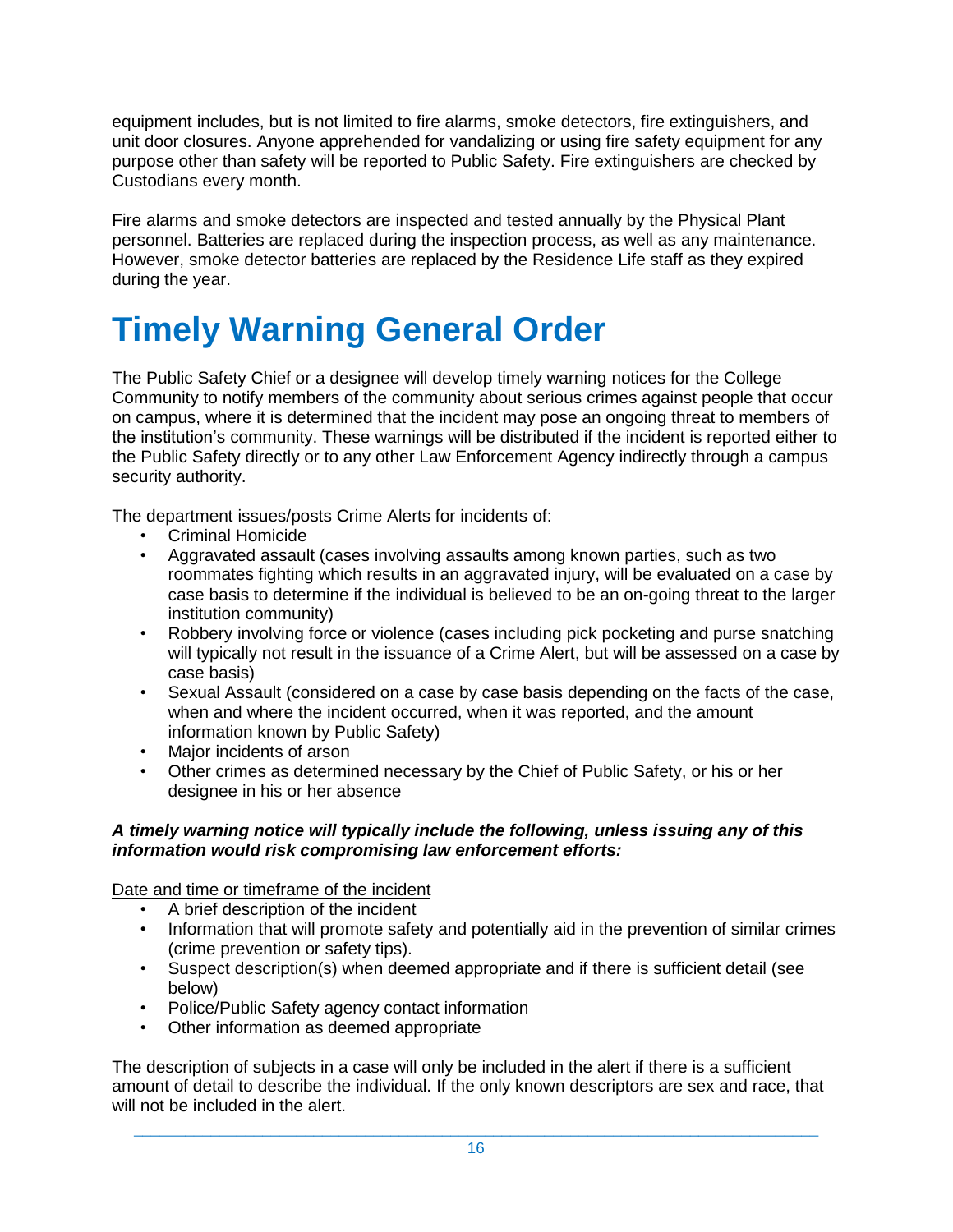Public Safety will draft an email containing the proposed Crime Alert and then transmit the email containing the Crime Alert to the institution's community as a blast email. Updates to the institutions community about any particular case resulting in a crime alert also may be distributed electronically via blast email or posted on the web site.

### *The department does not issue Crime Alerts for the above listed crimes if:*

The department apprehends the subject(s) and the threat of imminent danger for members of the institution's community has been mitigated by the apprehension.

If a report was not filed with Public Safety or if Public Safety was not notified of the crime in a manner that would allow the department to post a "timely" warning for the community. A general guideline will include a report that is filed more than five days after the date of the alleged incident may not allow Public Safety to post a "timely" warning to the community. This type of situation will be evaluated on a case by case basis.

The department also maintains a daily crime log which is normally updated each business day and contains all crimes reported to Public Safety Department.

The following is a list of Clery Reportable Crimes:

- Murder / Non-Negligent Manslaughter
- Negligent Manslaughter
- Sex Offenses / Forcible
- Sex Offenses / Non-Forcible
- Robbery
- Aggravated Assault
- **Burglary**
- Motor Vehicle Theft
- Arson
- Liquor Law Violations / Arrest
- Liquor Law Violations / Referred for Disciplinary Action
- Drug Law Violation / Arrest
- Drug Law Violations / Referred for Disciplinary Action
- Illegal Weapons Possession / Arrest
- Illegal Weapons Possession / Referred for Disciplinary Action
- **Hate Crimes**

### *Education Programs*

### Informative Programs on Substance Abuse and Sexual Assault

Glenville State College makes every effort to educate our campus communities about issues pertaining to alcohol and illicit drug abuse, as well as sexual assault. Our goal is to inform students, faculty, and staff about the impact of alcohol and drugs on their lives, their families, and the community. Similarly, sexual awareness type programs are designed to foster a culture where inappropriate sexual behavior (date rape, sexual harassment, etc.) is not tolerated and or condoned, to inform victims of their rights and proper procedures if such an act occurs, and to promote an atmosphere of sexual awareness.

The residence halls conduct regular programs and activities designed to promote awareness and education around issues such as substance abuse and sexual assault.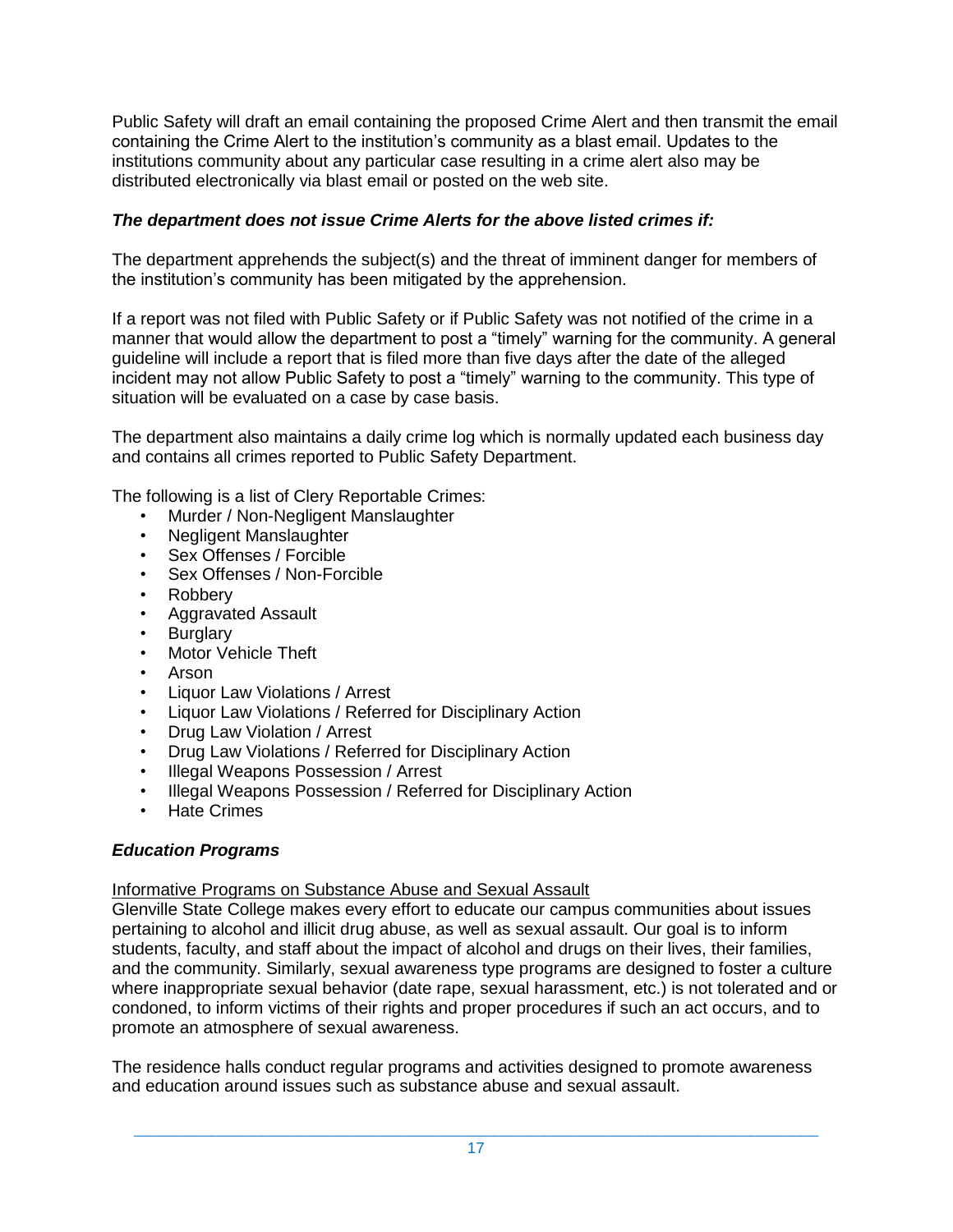# **Crime Statistics Report**

|                                      | 2018           | 2019     | 2020 |
|--------------------------------------|----------------|----------|------|
| <b>I Homicide</b>                    | 0              | 0        | 0    |
| a. Murder/non-negligent manslaughter | 0              | 0        | 0    |
| b. Negligent manslaughter            | 0              | 0        | 0    |
| Manifested prejudice                 | 0              | 0        | 0    |
| Location of Incident                 |                |          |      |
| a. On campus                         |                |          |      |
| 1. Dormitory                         | 0              | 0        | 0    |
| 2. Academic area                     | 0              | 0        | 0    |
| 3. Administrative area               | 0              | 0        | 0    |
| 4. Grounds                           | 0              | 0        | 0    |
| b. Non campus building/property      | 0              | 0        | 0    |
| c. Public Property                   | 0              | 0        | 0    |
|                                      |                |          |      |
| <b>Il Sex Offenses</b>               | 3              | 4        | 1    |
| <b>Unsubstantiated</b>               | 3              | 3        | 0    |
| a. Forcible                          | 0              | 4        | 1    |
| 1. Forcible rape                     | 1              | 1        | 0    |
| 2. Forcible sodomy                   | 0              | 0        | 0    |
| 3. Sexual offense with object        | 0              | 0        | 0    |
| 4. Forcible fondling                 | $\overline{2}$ | 3        | 1    |
| b. Non forcible                      | $\Omega$       | 0        | 0    |
| 1. Incest                            | 0              | 0        | 0    |
| 2. Statutory rape                    | 0              | 0        | 0    |
| Manifested prejudice                 | 0              | 0        | 0    |
| Location of Incident                 |                |          |      |
| a. On campus                         | 3              | 4        | 0    |
| 1. Dormitory                         | 3              | 4        | 0    |
| 2. Academic area                     | 0              | 0        | 0    |
| 3. Administrative area               | 0              | 0        | 0    |
| 4. Grounds                           | 0              | 0        | 0    |
| a. Non campus building/property      | 0              | 0        | 1    |
| b. Public Property                   | 0              | 0        | 0    |
|                                      |                |          |      |
| <b>III Robbery</b>                   | $\bf{0}$       | 0        | 0    |
| Manifested prejudice                 | 0              | 0        | 0    |
| Location of Incident                 |                |          |      |
| a. On campus                         | 0              | 0        | 0    |
| 1. Dormitory                         | 0              | 0        | 0    |
| 2. Academic area                     | 0              | 0        | 0    |
| 3. Administrative area               | 0              | 0        | 0    |
| 4. Grounds                           | 0              | 0        | 0    |
| b. Non campus building/property      | 0              | 0        | 0    |
| c. Public Property                   | 0              | 0        | 0    |
|                                      |                |          |      |
| <b>IV Aggravated Assault</b>         | $\bf{0}$       | $\bf{0}$ | 0    |
| <b>Manifested Prejudice</b>          | 0              | 0        | 0    |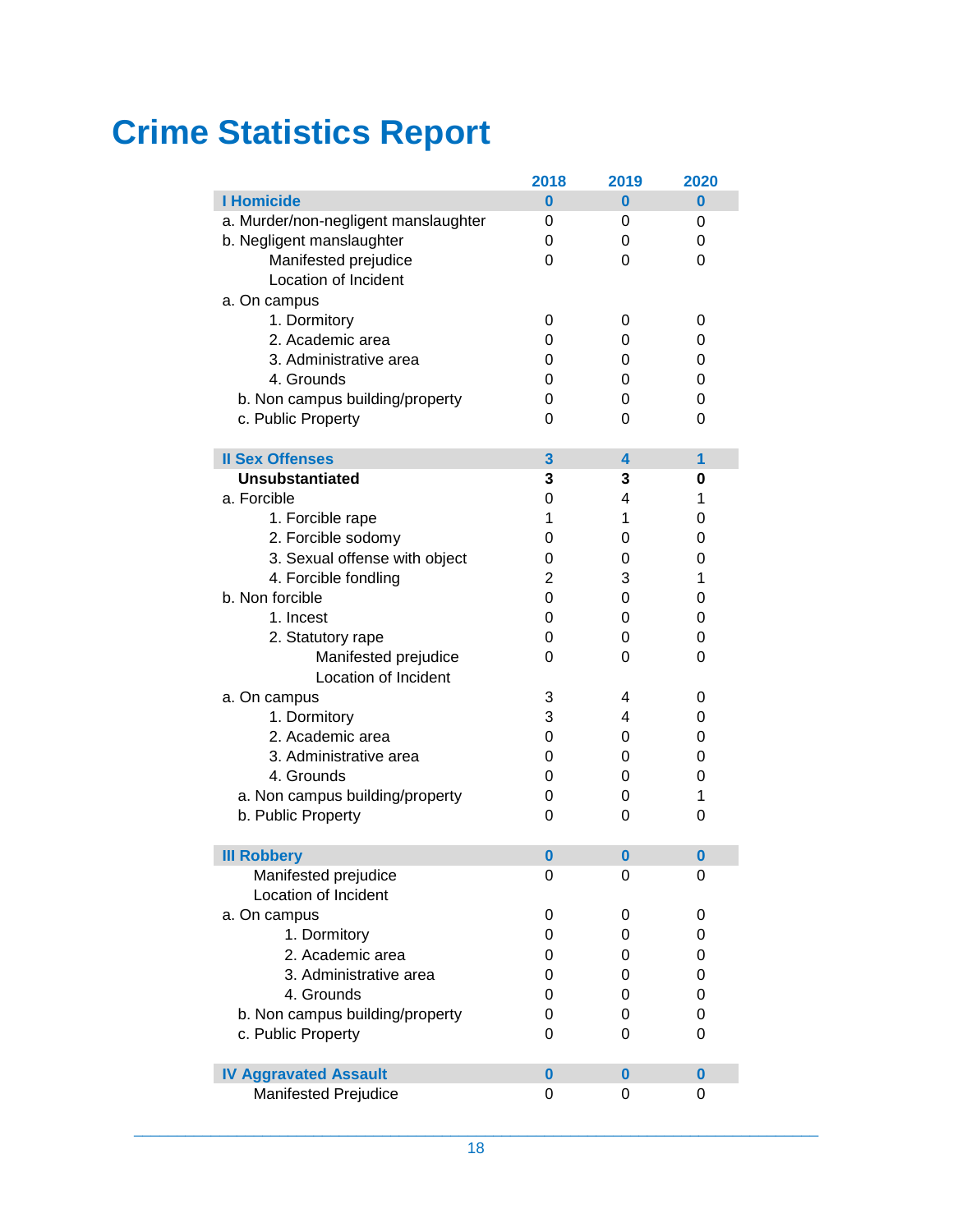| Location of Incident              |          |                |                |
|-----------------------------------|----------|----------------|----------------|
| a. On campus                      | 0        | 0              | 0              |
| 1. Dormitory                      | 0        | 0              | 0              |
| 2. Academic area                  | 0        | 0              | 0              |
| 3. Administrative area            | 0        | 0              | 0              |
| 4. Grounds                        | 0        | 0              | 0              |
| b. Non campus building/property   | 0        | 0              | 0              |
| c. Public Property                | 0        | 0              | 0              |
|                                   |          |                |                |
| <b>V Burglary</b>                 | $\bf{0}$ | $\bf{0}$       | $\bf{0}$       |
| a. Burglary Dwelling              | 0        | 0              | 0              |
| b. Breaking and Entering          | 0        | 0              | 0              |
| <b>Manifested Prejudice</b>       | 0        | 0              | 0              |
| Location of Incident              |          |                |                |
| a. On Campus                      | 0        | 0              | 0              |
| 1. Dormitory                      | 0        | 0              | 0              |
| 2. Academic Area                  | 0        | 0              | 0              |
| 3. Administrative Area            | 0        | 0              | 0              |
| 4. Grounds                        | 0        | 0              | 0              |
| b. Non campus building/property   | 0        | 0              | 0              |
| c. Public Property                | 0        | 0              | 0              |
|                                   |          |                |                |
| <b>VI Arson</b>                   | $\bf{0}$ | $\bf{0}$       | $\bf{0}$       |
| <b>Manifested Prejudice</b>       | 0        | 0              | 0              |
| Location of Incident              |          |                |                |
| a. On Campus                      | 0        | 0              | 0              |
| 1. Dormitory                      | 0        | 0              | 0              |
| 2. Academic Area                  | 0        | 0              | 0              |
| 3. Administrative Area            | 0        | 0              | 0              |
| 4. Grounds                        | 0        | 0              | 0              |
| b. Non campus building/property   | 0        | 0              | 0              |
| c. Public Property                | 0        | 0              | 0              |
|                                   |          |                |                |
| <b>VII Motor Vehicle Thefts</b>   | $\bf{0}$ | 0              | 0              |
| <b>Manifested Prejudice</b>       | 0        | 0              | 0              |
| Location of Incident              |          |                |                |
| a. On Campus                      | 0        | 0              | 0              |
| 1. Dormitory                      | 0        | 0              | 0              |
| 2. Academic Area                  | 0        | 0              | 0              |
| 3. Administrative Area            | 0        | 0              | 0              |
| 4. Grounds                        | 0        | 0              | 0              |
| b. Non campus building/property   | 0        | 0              | 0              |
| c. Public Property                | 0        | 0              | 0              |
|                                   |          |                |                |
| <b>VIII Liquor Law Violation</b>  | 5        | $6\phantom{1}$ | $\overline{7}$ |
| Arrests                           | 2        | 1              | 0              |
| <b>Campus Disciplinary Action</b> | 3        | 5              | $\overline{7}$ |
| Location of Incident              |          |                |                |
| a. On Campus                      | 5        | 6              | 7              |
| 1. Dormitory                      | 5        | 6              | $\overline{7}$ |
|                                   |          |                |                |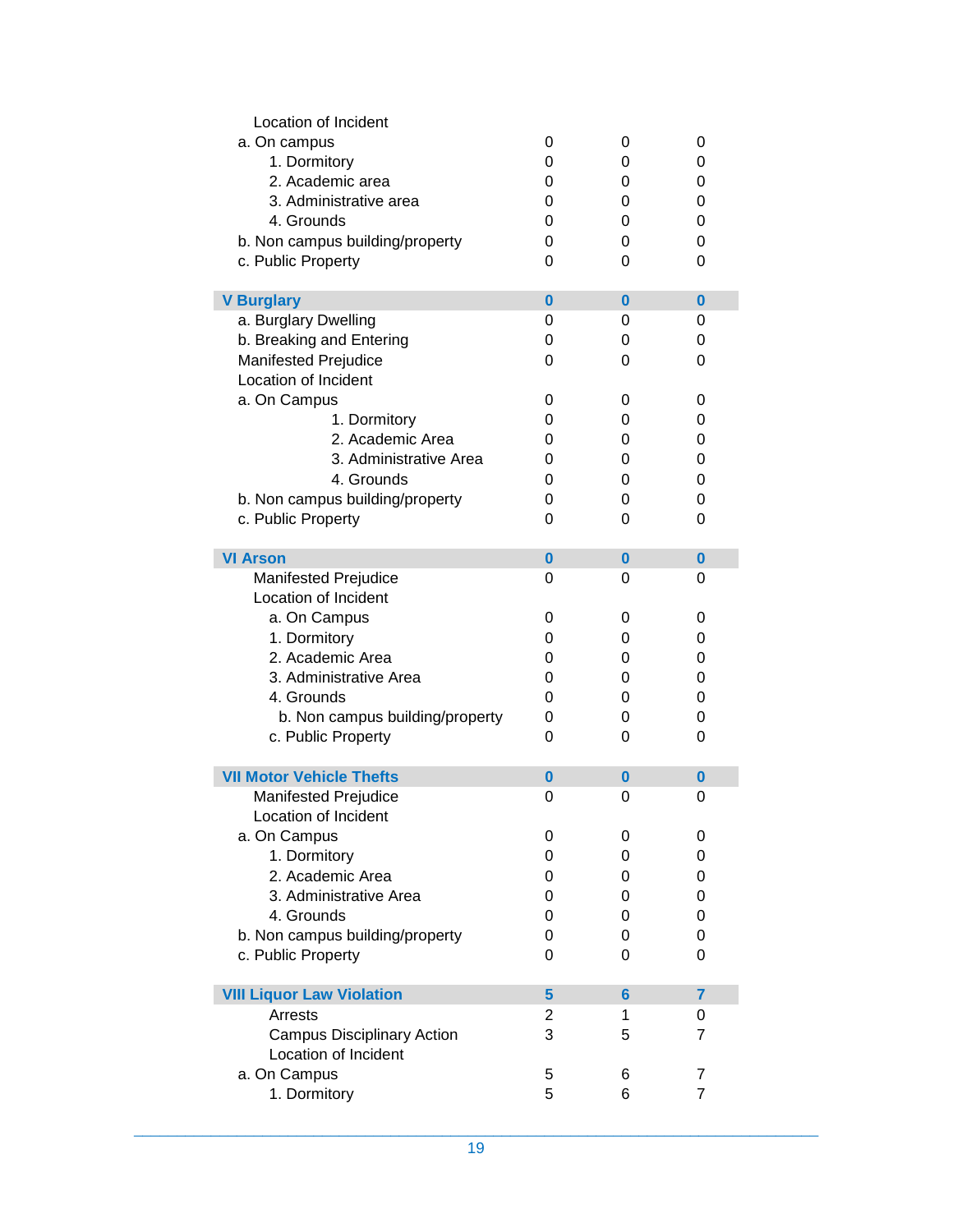| 2. Academic Area                  | 0              | 0                       | 0              |
|-----------------------------------|----------------|-------------------------|----------------|
| 3. Administrative Area            | 0              | 0                       | 0              |
| 4. Grounds                        | 0              | 0                       | 0              |
| b. Non campus building/property   | 0              | 0                       | 0              |
| c. Public Property                | 0              | 0                       | 0              |
|                                   |                |                         |                |
| <b>IX Drug Abuse Violation</b>    | $\overline{2}$ | 3                       | 4              |
| Arrests                           | 2              | 1                       | 2              |
| <b>Campus Disciplinary Action</b> | 0              | 2                       | 4              |
| Location of Incident              |                |                         |                |
| a. On Campus                      | 2              | 3                       | $\overline{2}$ |
| 1. Dormitory                      | 0              | 3                       | $\overline{c}$ |
| 2. Academic Area                  | 0              | 0                       | 0              |
| 3. Administrative Area            | 0              | 0                       | 0              |
| b. Grounds                        | 2              | 0                       | 0              |
| c. Non campus building/property   | 0              | 0                       | $\overline{c}$ |
| d. Public Property                | 0              | 0                       | 0              |
|                                   |                |                         |                |
| <b>X Weapons Violation</b>        | $\bf{0}$       | 0                       | $\bf{0}$       |
| Arrests                           | 0              | 0                       | 0              |
| <b>Campus Disciplinary Action</b> | 0              | 0                       | 0              |
| Location of Incident              |                |                         |                |
| a. On Campus                      | 0              | 0                       | 0              |
| 1. Dormitory                      | 0              | 0                       | 0              |
| 2. Academic Area                  | 0              | 0                       | 0              |
| 3. Administrative Area            | 0              | 0                       | 0              |
| 4. Grounds                        | 0              | 0                       |                |
|                                   |                |                         | 0              |
| b. Non campus building/property   | 0              | 0                       | 0              |
| c. Public Property                | 0              | 0                       | 0              |
| <b>XI Hate Crimes Violation</b>   | $\bf{0}$       | 1                       | 0              |
| Intimidation                      | 0              | 1                       | 0              |
| <b>Burglary</b>                   | 0              | 0                       | 0              |
| Simple Assault                    | 0              | 0                       |                |
|                                   |                |                         | 0              |
| <b>XII Stalking</b>               | $\mathbf 2$    | 0                       | 0              |
| Location of Incident              |                |                         |                |
| a. On Campus                      | $\overline{2}$ | 0                       | 0              |
| 1. Dormitory                      | 0              | 0                       | 0              |
| 2. Academic Area                  | 0              | 0                       | 0              |
| 3. Administrative Area            | 0              | 0                       | 0              |
| 4. Grounds                        | 2              | 0                       |                |
|                                   | 0              | 0                       | 0              |
| b. Non campus building/property   |                |                         | 0              |
| c. Public Property                | 0              | 0                       | 0              |
| <b>XIII Domestic Violence</b>     | $\bf{0}$       | $\overline{\mathbf{1}}$ | 1              |
| Location of Incident              |                |                         |                |
| a. On Campus                      | 0              | 1                       | 1              |
| 1. Dormitory                      | 0              | 1                       | 1              |
| 2. Academic Area                  | 0              | 0                       | 0              |
|                                   |                |                         |                |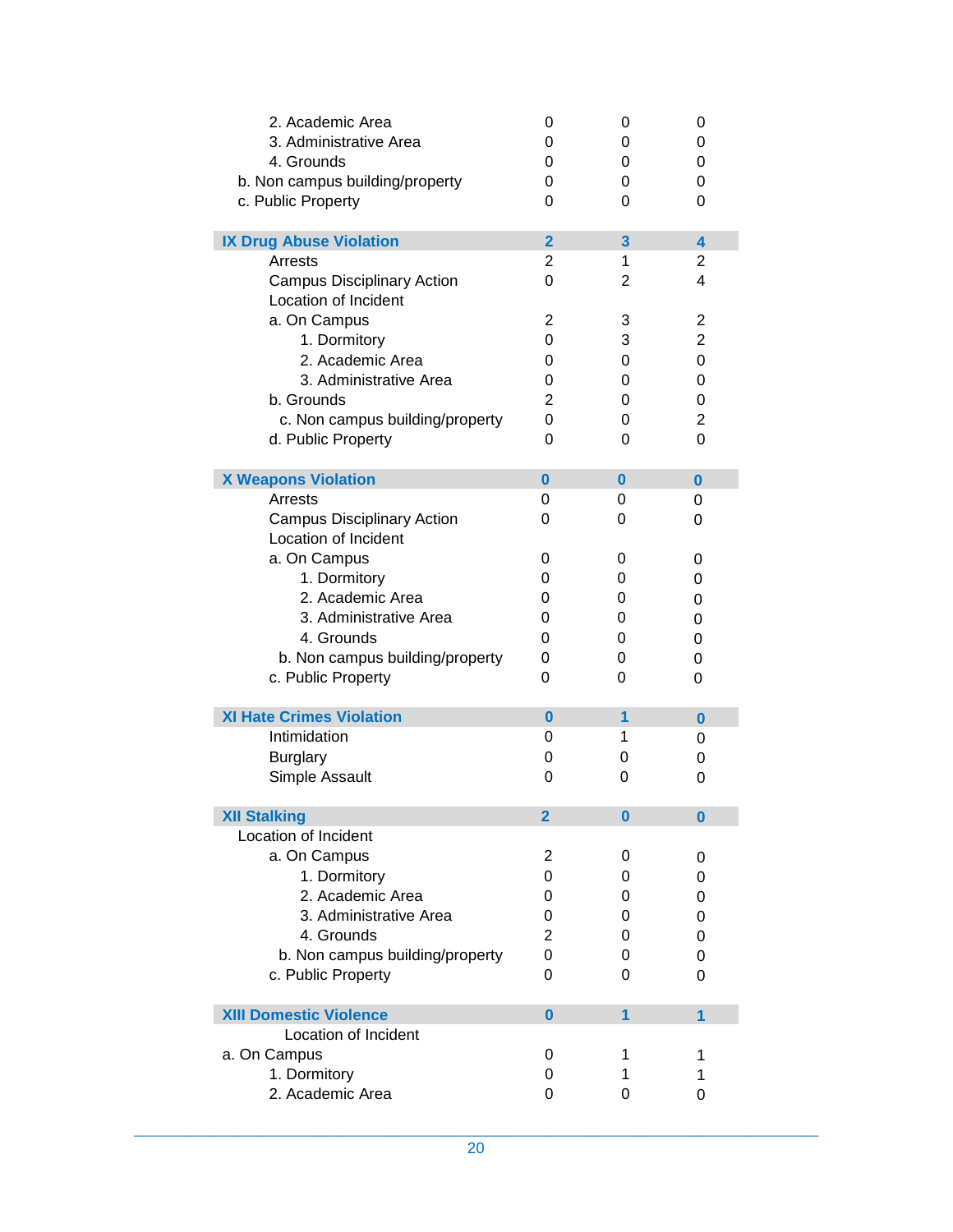| 3. Administrative Area<br>4. Grounds<br>b. Non campus building/property<br>c. Public Property |   |   |   |
|-----------------------------------------------------------------------------------------------|---|---|---|
| <b>XIV Dating Violence</b>                                                                    | 3 | O | n |
| Location of Incident                                                                          |   |   |   |
| a. On Campus                                                                                  |   |   |   |
| 1. Dormitory                                                                                  |   |   |   |
| 2. Academic Area                                                                              |   |   |   |
| 3. Administrative Area                                                                        |   |   |   |
| 4. Grounds                                                                                    |   |   |   |
| b. Non campus building/property                                                               |   |   |   |
| c. Public Property                                                                            |   |   |   |